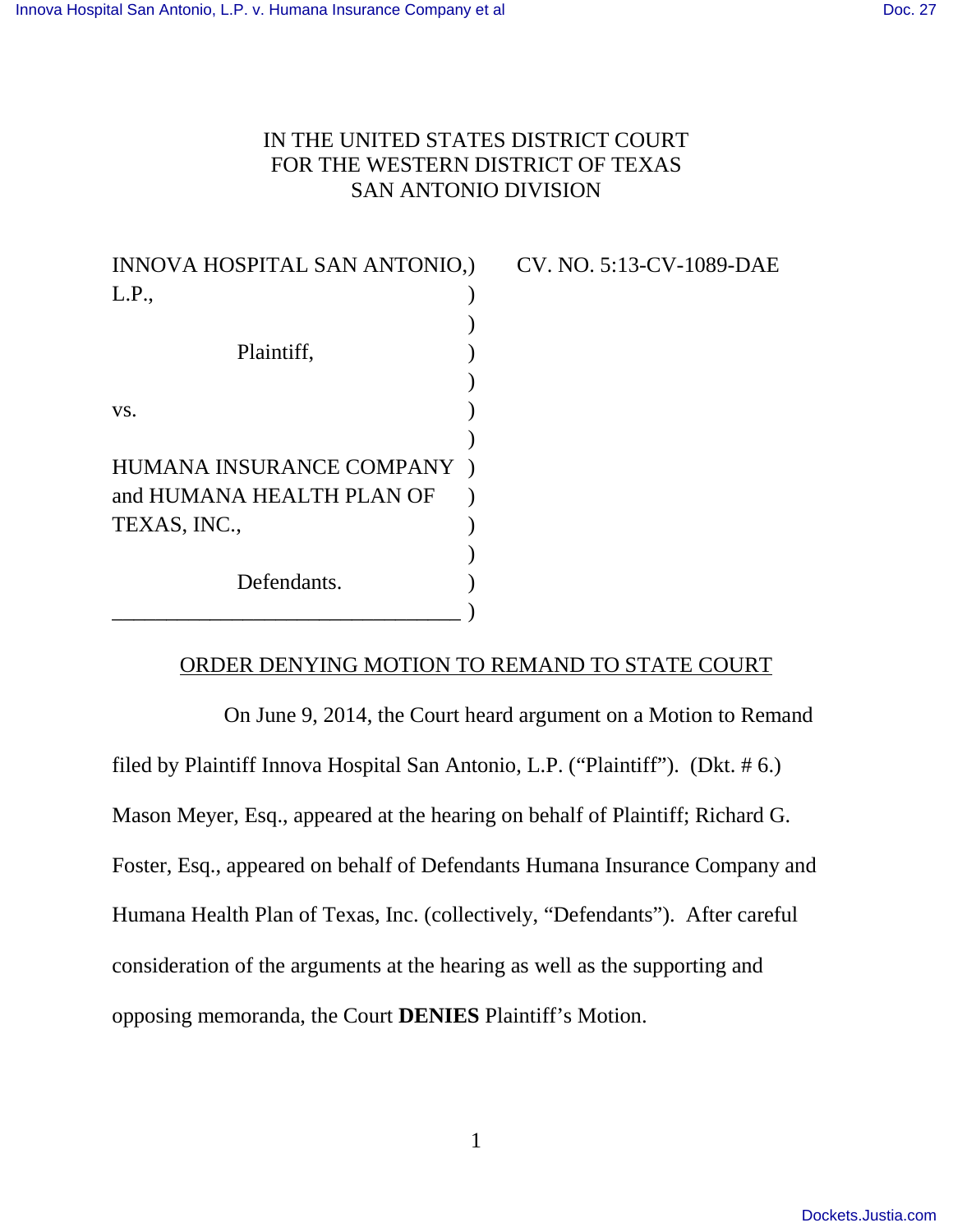# BACKGROUND<sup>1</sup>

### I. Factual Background

 $\overline{a}$ 

Defendants Humana Insurance Company and Humana Health Plan of Texas operate as a Basic Health Maintenance Organization ("HMO"). (Pet. ¶ 16.) In order to meet Defendants' obligations to provide healthcare benefits and services to their insured members residing in Texas and to derive the benefit of receiving a twenty-percent discount on healthcare services, Defendants entered into a Subscriber Services Agreement with a Preferred Provider Organization ("PPO"), named Three Rivers Provider Network ("Three Rivers"). (Id. ¶ 20.)

Plaintiff Innova Hospital is a healthcare provider located in San Antonio, Texas. (Id. at 1.) In 2007, Plaintiff became a "Preferred Provider" with Three Rivers by entering into a "Preferred Provider Agreement." (Id. 18; see also id., Ex. A at 5–6.) Pursuant to the Preferred Provider Agreement with Three Rivers, Plaintiff agreed to provide treatment and services to certain covered individuals at discounted rates. (Id. ¶ 19; see also id., Ex. A at 5.)

On September 6, 2013, Plaintiff filed a lawsuit against Defendants, alleging that after rendering healthcare services for four patients that were insured by Defendants, Plaintiff's claims were not satisfactorily paid by Defendants. Each

<sup>1</sup> The following background facts are drawn from Plaintiff's state-court Petition. (See "Pet.," Dkt. #1-4.)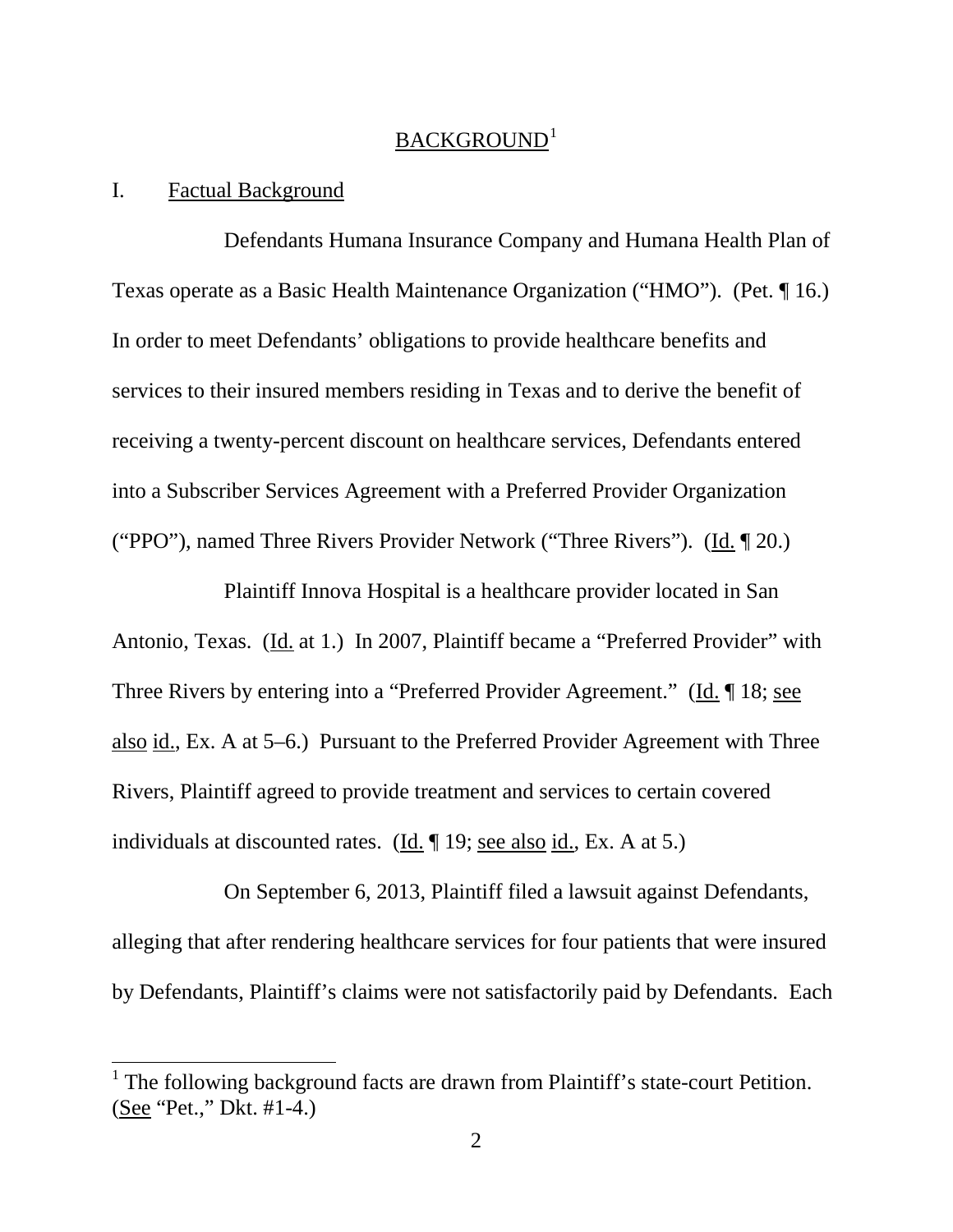of Plaintiff's claims relating to each of the four patients will be discussed in detail.

#### A. Patient #1

From April 10, 2012 through April 13, 2012, Patient #1, an insured member of Defendants, was admitted to Plaintiff's Hospital for treatment. (Id. ¶ 23.) Before treatment, Patient #1 signed an irrevocable assignment to Plaintiff, conveying of all title and interest in all claims, causes of action, and benefits Patient #1 was entitled to receive from Defendants. (Id.) Also before treatment, Plaintiff telephoned Defendants for verification of Patient #1's coverage and precertification of specific medical or surgical services. (Id. ¶ 25.) Plaintiff's Hospital Verification Clerk gave Defendants' agent a detailed description of the operative procedures and CPT codes for all treatment Patient #1's doctors deemed medically necessary. (Id.) According to Plaintiff, Defendants' agent approved three days of In-Patient hospitalization for authorized procedures to be performed while Patient #1 was in the hospital. (Id.)

On April 26, 2012, Plaintiff submitted its claim for the hospitalization, care, and treatment of Patient #1 to Defendants, for total charges of \$572,326.51. (Id. ¶ 27.) On June 28, 2012, Defendants made a \$239,999.47 payment, which Plaintiff alleges was underpaid by not less than \$42,871.38. (Id. ¶ 31.) Plaintiff also asserted that Defendants' payment was a late payment, in violation of Texas Insurance Code §§ 843.3385 and 1301.1054(b). (Id. ¶¶ 30–31.)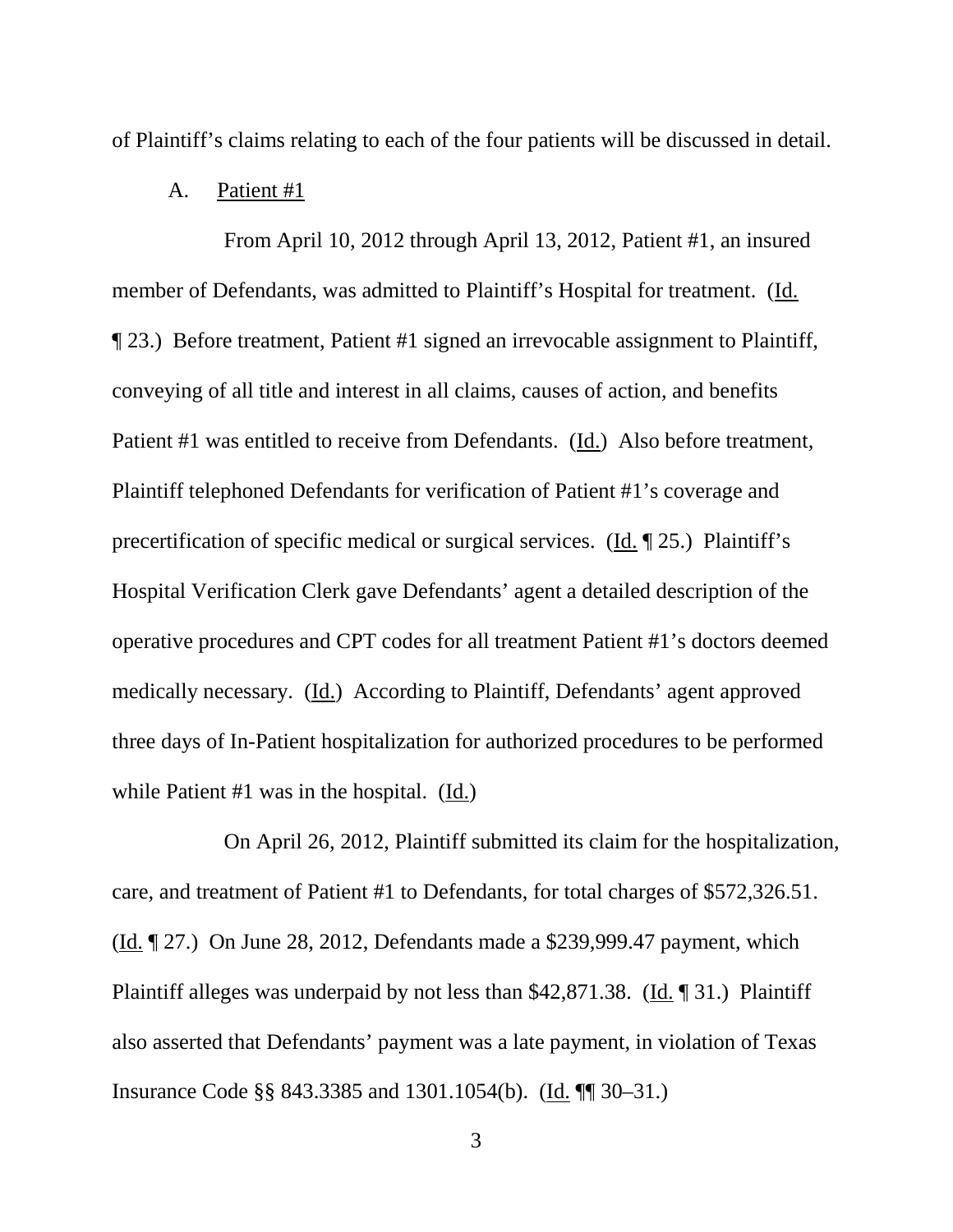Plaintiff subsequently appealed the alleged underpayment. (Id. ¶ 33.) On December 5, 2012, Defendants made an additional \$80,503.37 payment on Plaintiff's claim for treating Patient #1. (Id. ¶ 34.) Plaintiff alleged, however, that even after crediting the \$80,503.37 payment, Defendants still owed an additional \$66,300.43 because of the statutory late-payment penalties. (Id. ¶¶ 35–36.) Nevertheless, sometime after Defendants submitted the \$80,503.37 payment, Defendants began sending letters to Plaintiff, averring that the \$80,503.37 was an overpayment. (Id. ¶ 37.)

Plaintiff then filed the instant suit, seeking: (1) late payment penalties and interest owing on the claim for treating Patient #1, (2) attorney's fees, and (3) a declaratory judgment that it did not owe a refund to Defendants for the treatment of Patient #1. (Id. ¶¶ 39–40.)

#### B. Patient #2

From April 25, 2012 to May 3, 2012, Patient #2, an insured member of Defendants, was admitted to Plaintiff's Hospital for treatment. (Id. ¶ 41.) Before treatment, Patient #2 also signed an irrevocable assignment to Plaintiff, conveying of all title and interest in all claims, causes of action, and benefits Patient #2 was entitled to receive from Defendants. (Id.) Plaintiff telephoned Defendants for verification of Patient #2's coverage and precertification of medical or surgical services before treating Patient #2. (Id. ¶ 43.) Plaintiff's Hospital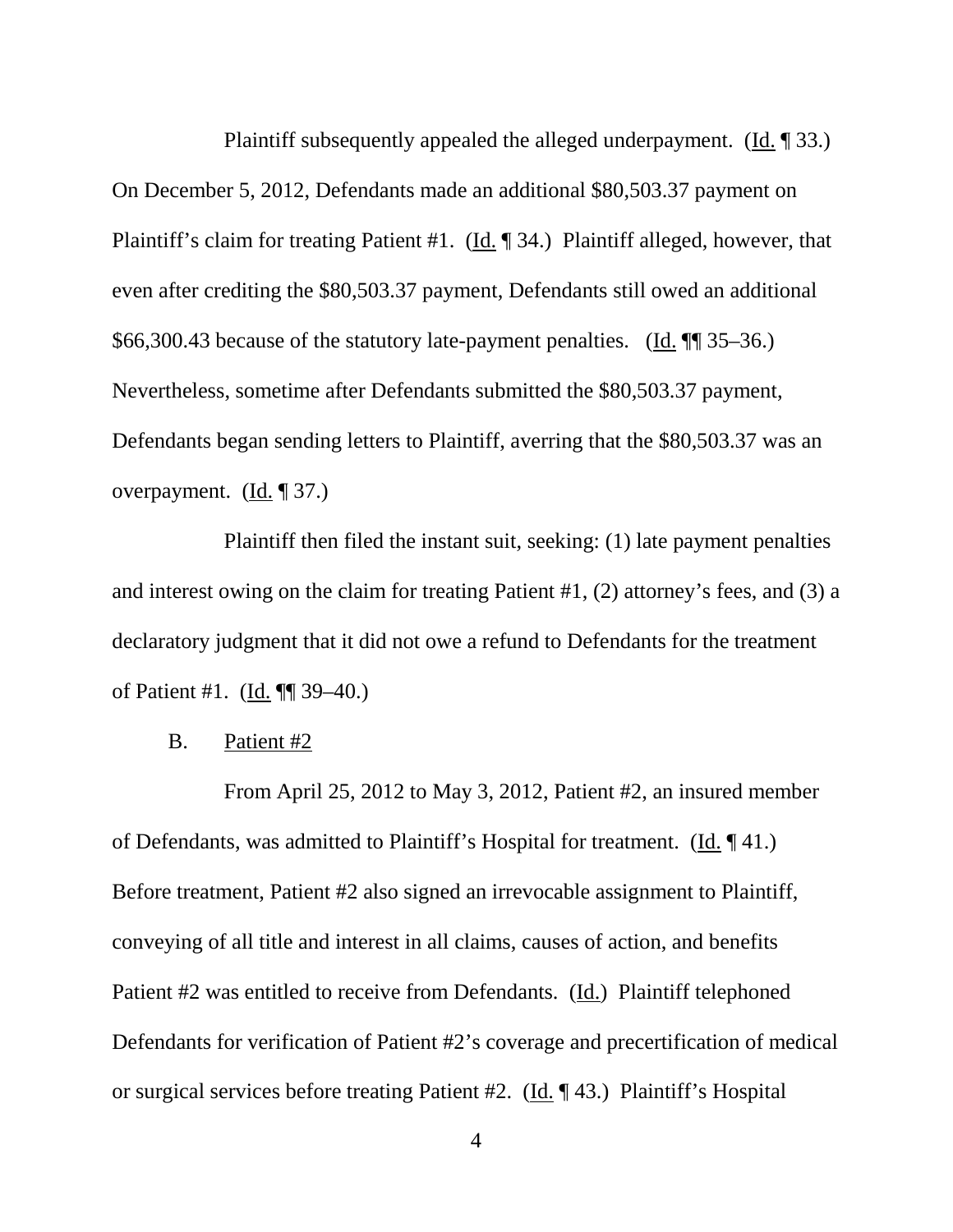Verification Clerk gave Defendants' agent a detailed description of the operative procedures and CPT codes for all treatment Patient #2's doctors deemed medically necessary. (Id.) According to Plaintiff, Defendants' agent approved Patient #2's hospitalization for authorized procedures to be performed while Patient #2 was in the Hospital. (Id.)

On May 18, 2012, Plaintiff submitted its claim to Defendants totaling \$395,791.26 for treatment provided to Patient #2. (Id. ¶ 45.) On June 14, 2012, Defendants paid \$66,369.39 to Plaintiff. (Id. ¶ 46.) Plaintiff asserted that this payment was an underpayment by not less than \$237,515.46. (Id. ¶ 48.) Plaintiff also contended that Defendants owed an additional \$200,000 for a late payment penalty pursuant to Texas Insurance Code §§ 843.342 and 1301.137. (Id.) Plaintiff appealed Defendants' \$66,369.39 payment and Defendants disputed Plaintiff's claim, arguing that it had made an overpayment to Plaintiff. (Id. ¶¶ 49– 50.)

Plaintiff now includes its claim for services rendered to Patient #2 in the instant litigation, seeking: (1) to recover \$481,109.98 for the underpayment amount (which includes the past due balance, late payment penalties, and interest), (2) attorney's fees, and (3) a declaratory judgment that it did not owe a refund to Defendants for the treatment of Patient #2. (Id. ¶¶ 48, 51–53.)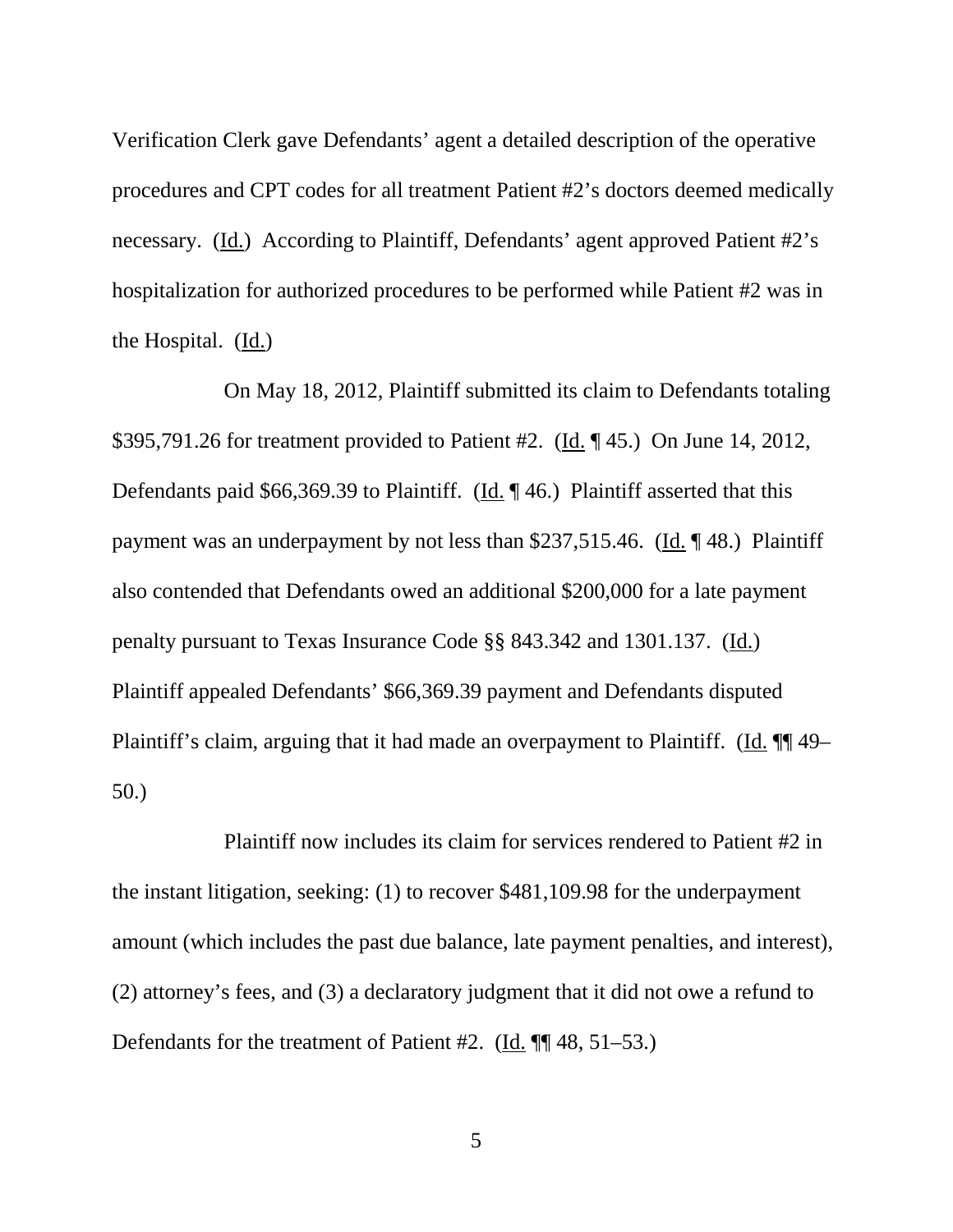### C. Patient #3

From January 3, 2012 to January 15, 2012, Patient #3, an insured member of Defendants, presented to Plaintiff's Hospital for treatment. (Id.  $\P$  54– 55.) Patient #3 also signed an irrevocable assignment to Plaintiff, conveying of all title and interest in all claims, causes of action, and benefits Patient #3 was entitled to receive from Defendants. (Id.) Plaintiff telephoned Defendants for verification of Patient #3's coverage and precertification of medical or surgical services before treating Patient #3. (Id. ¶ 56.) Plaintiff's Hospital Verification Clerk gave Defendants' agent a detailed description of the operative procedures and CPT codes for all treatment Patient #3's doctors deemed medically necessary. (Id.) According to Plaintiff, Defendants' agent approved Patient #3's hospitalization for authorized procedures. (Id.)

On January 24, 2012, Plaintiff submitted its claim for care provided to Patient #3 to Defendants for a total amount of \$1,436,438.27. (Id. ¶ 58.) On March 20, 2012, Defendant paid \$522,361.54 to Plaintiff, which Plaintiff claimed was \$320,232.40 less than the amount it was entitled to receive. (Id. ¶ 59.) On April 20, 2012, Plaintiff appealed Defendants' alleged underpayment and Defendants made a second payment to Plaintiff in the amount of \$79,856.00. (Id. ¶ 60.) Plaintiff filed a second appeal on November 7, 2012, and as a result, Defendants made an additional \$212,786.70 payment. (Id. 161.) Subsequently,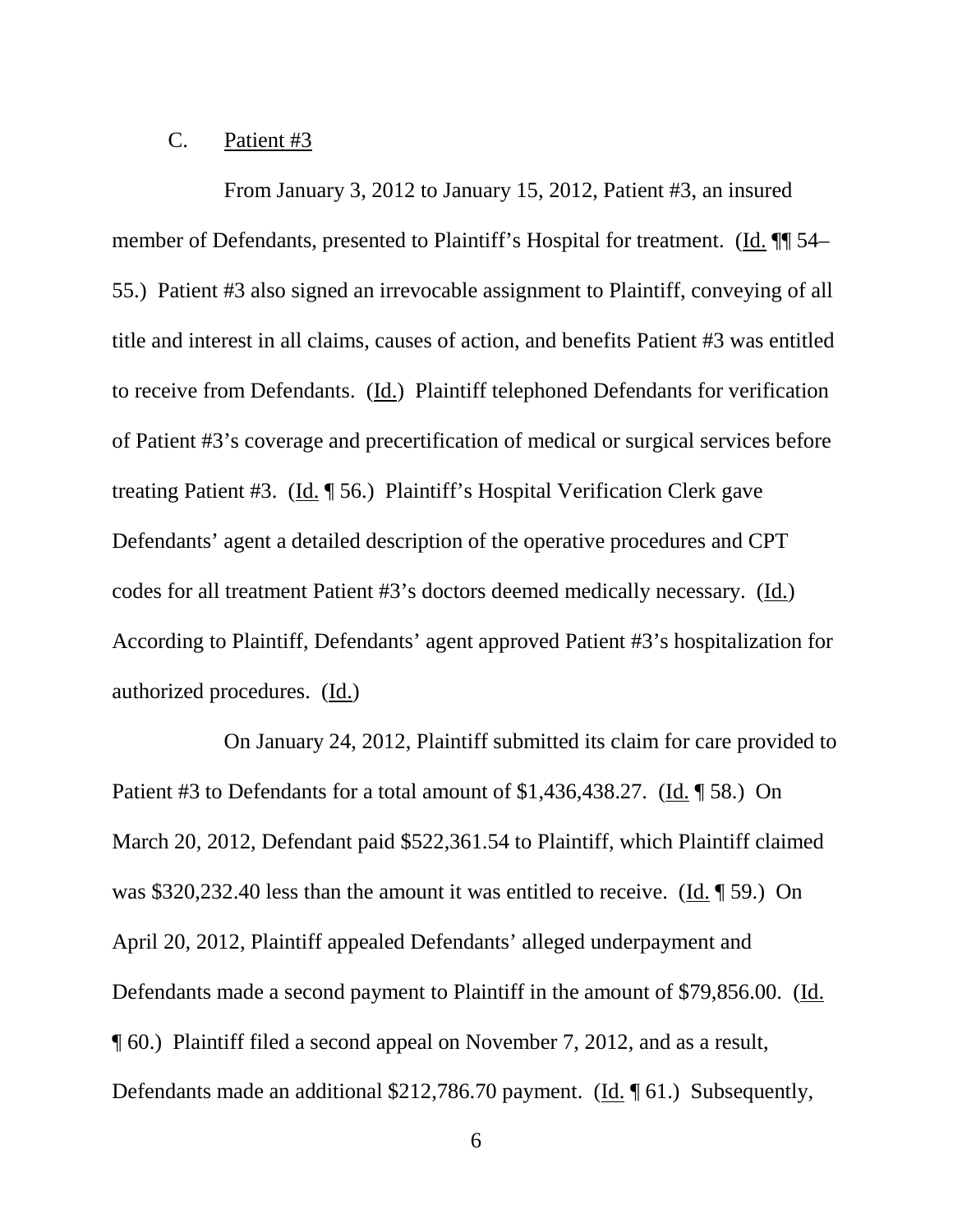Defendants informed Plaintiffs that the additional payment was an overpayment. (Id. ¶ 62.)

Plaintiff now includes its claim for services rendered to Patient #3 in the instant litigation, seeking: (1) late payment penalties and interest owing on the claim for treating Patient #3, (2) attorney's fees, and (3) a declaratory judgment that it did not owe a refund to Defendants for the treatment of Patient #3. (Id.  $\P\P$  64–65.)

### D. Patient #4

From December 2, 2012 to December 5, 2012, Patient #4, an insured member of Defendants, presented to Plaintiff's Hospital for treatment. (Id. ¶¶ 66– 67.) Patient #4 also signed an irrevocable assignment to Plaintiff, conveying of all title and interest in all claims, causes of action, and benefits Patient #4 was entitled to receive from Defendants. (Id. ¶ 66.) Plaintiff telephoned Defendants for verification of Patient #4's coverage and precertification of medical or surgical services before treating Patient #4. (Id. ¶ 68.) Plaintiff's Hospital Verification Clerk gave Defendants' agent a detailed description of the operative procedures and CPT codes for all treatment Patient #4's doctors deemed medically necessary. (Id.) According to Plaintiff, Defendants' agent approved Patient #4's hospitalization for authorized procedures. (Id.)

On December 14, 2014, Plaintiff submitted its claim for care provided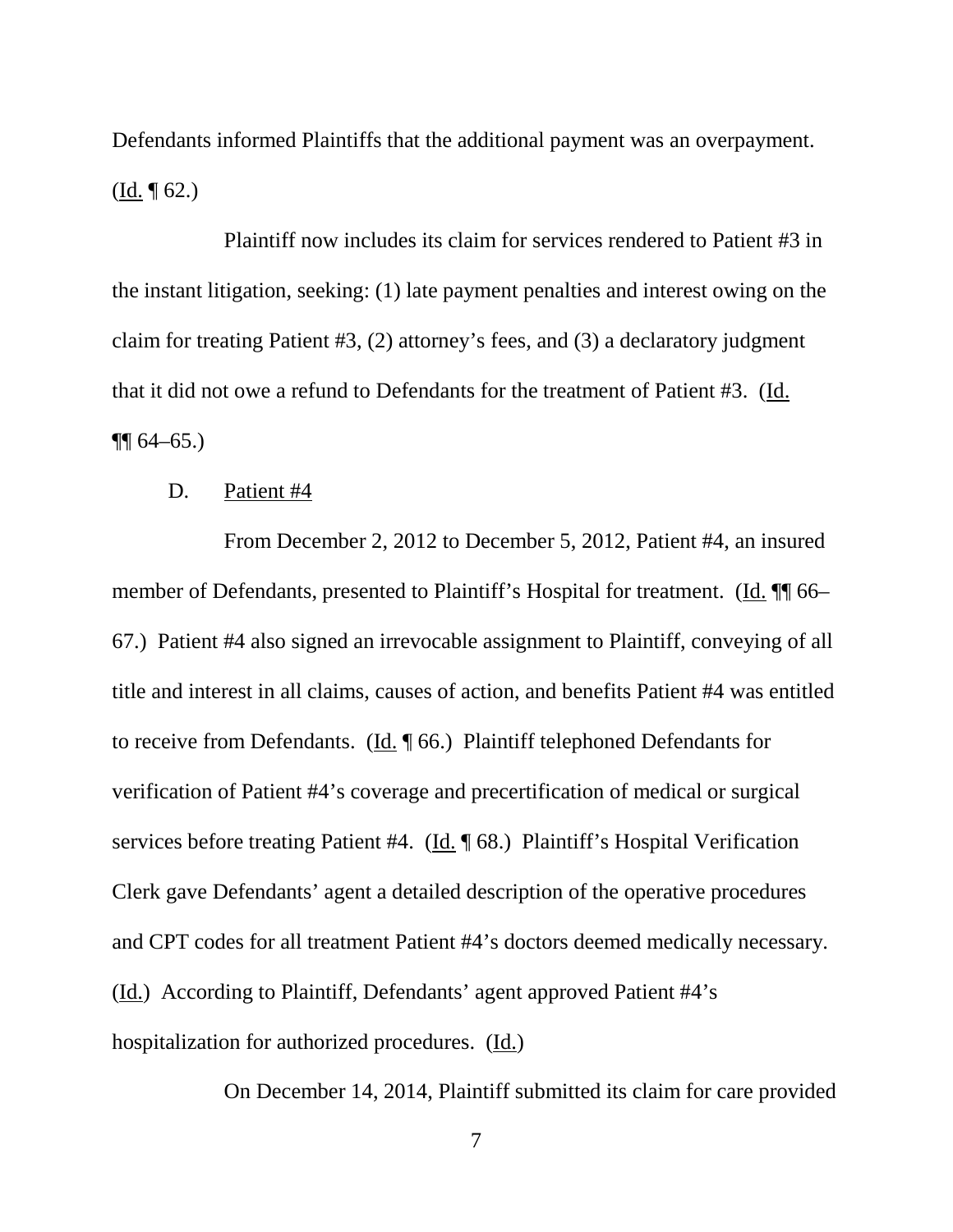to Patient #4 to Defendants for a total amount of \$189,306.61. (Id. ¶ 70.) On February 3, 2013, Defendants made a \$105,871.70 payment. (Id. ¶ 71.) Plaintiff claimed that this payment was \$26,642.93 less than it was entitled to receive and subsequently appealed Defendants' payment. (Id. ¶¶ 71, 74.) Defendants did not respond to Plaintiff's appeal.

As such, Plaintiff now includes its claim for services rendered to Patient #4 in the instant litigation, seeking: (1) late payment penalties and interest owing on the claim for treating Patient #4, (2) attorney's fees, and (3) a declaratory judgment that it did not owe a refund to Defendants for the treatment of Patient #4.  $(Ld. \P\P 79 - 80.)$ 

#### II. Procedural History

On September 6, 2013, Plaintiff filed its state-court Petition in the 73rd Judicial District Court of Bexar County. Plaintiff's Petition first asserted causes of action for declaratory judgment that it did not owe Defendants for any alleged overpayment. (Id.  $\P$  81–82.) The Petition also asserted several claims for breach of contract, including that Defendants' conduct constituted material breaches of:

- 1. The Preferred Provider Agreement between Plaintiff and Three Rivers
- 2. The Subscriber Services Agreement between Defendants and Three Rivers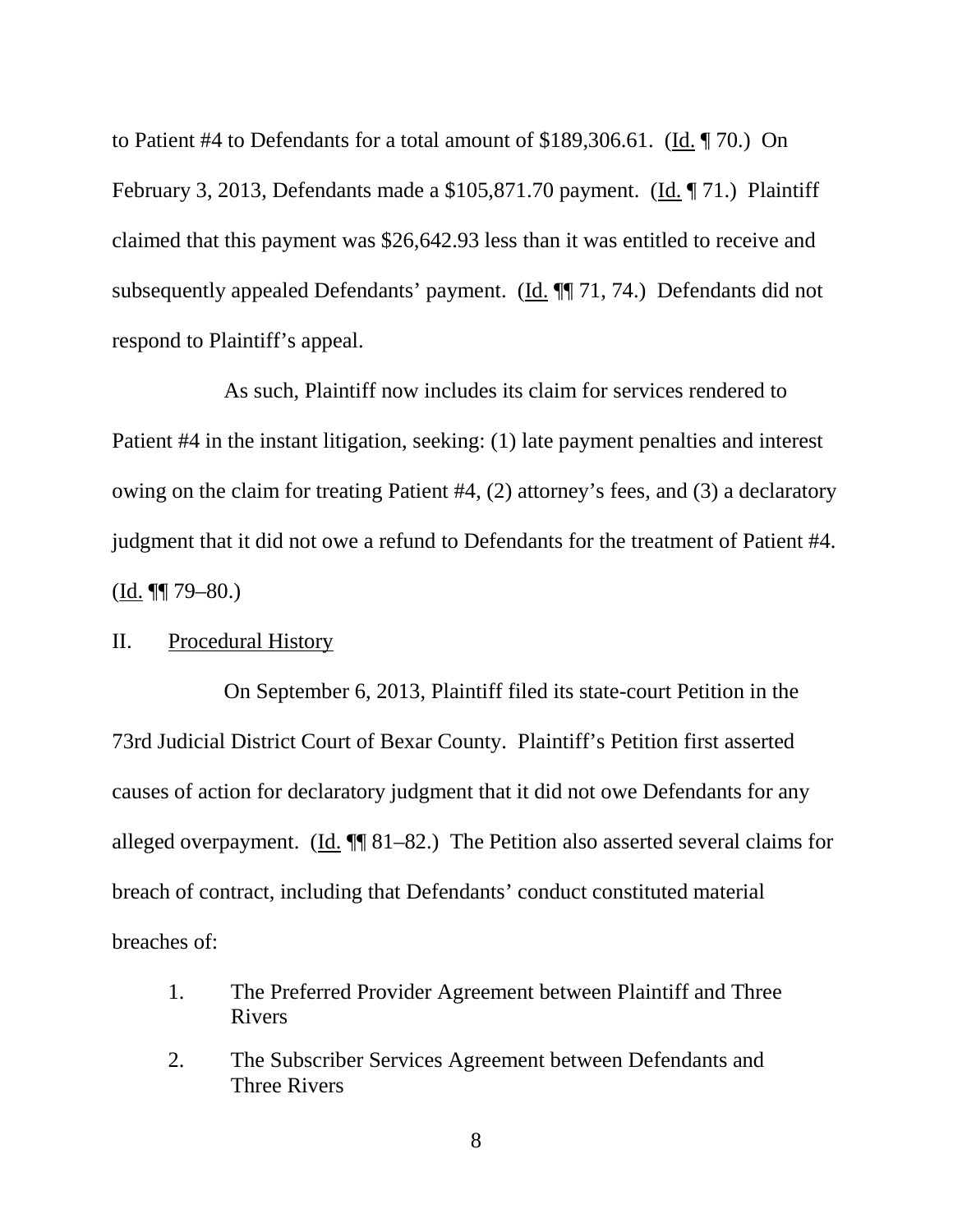- 3. The polices of insurance and/or health plans which covered the patients, which Plaintiff has standing to sue for, by reason of the irrevocable assignments which each of the patients made to Plaintiff before or at the time the patients were begin admitted to Plaintiff's Hospital.
- 4. All the related agreements and documents evidencing the relationships and authorizations given and existing among Three Rivers and Defendants.

(Id. ¶ 93.) The Petition stated claims for promissory estoppel based on Defendants' promises "both directly and through its agent" to pay Plaintiff promptly and in accordance with the Preferred Provider Agreement. (Id. ¶ 96.) The Petition maintained an action for quantum meruit based on Plaintiff providing medical services to Defendants' insured members. (Id. ¶ 98.) Finally, the Petition sought attorney's fees.

On December 2, 2013, Defendant removed the action to this Court.

(Dkt. # 1.) Shortly thereafter on December 30, 2013, Plaintiff filed the instant Motion to Remand. ("Mot.," Dkt. # 6.) On January 21, 2014, Defendants filed their Response. ("Resp.," Dkt. # 10.)

#### DISCUSSION

### I. Removal Jurisdiction and Complete Preemption

On a motion to remand, the defendant, as the removing party, bears the burden of overcoming the initial presumption against jurisdiction and establishing that removal is proper. Howery v. Allstate Ins. Co., 243 F.3d 912, 916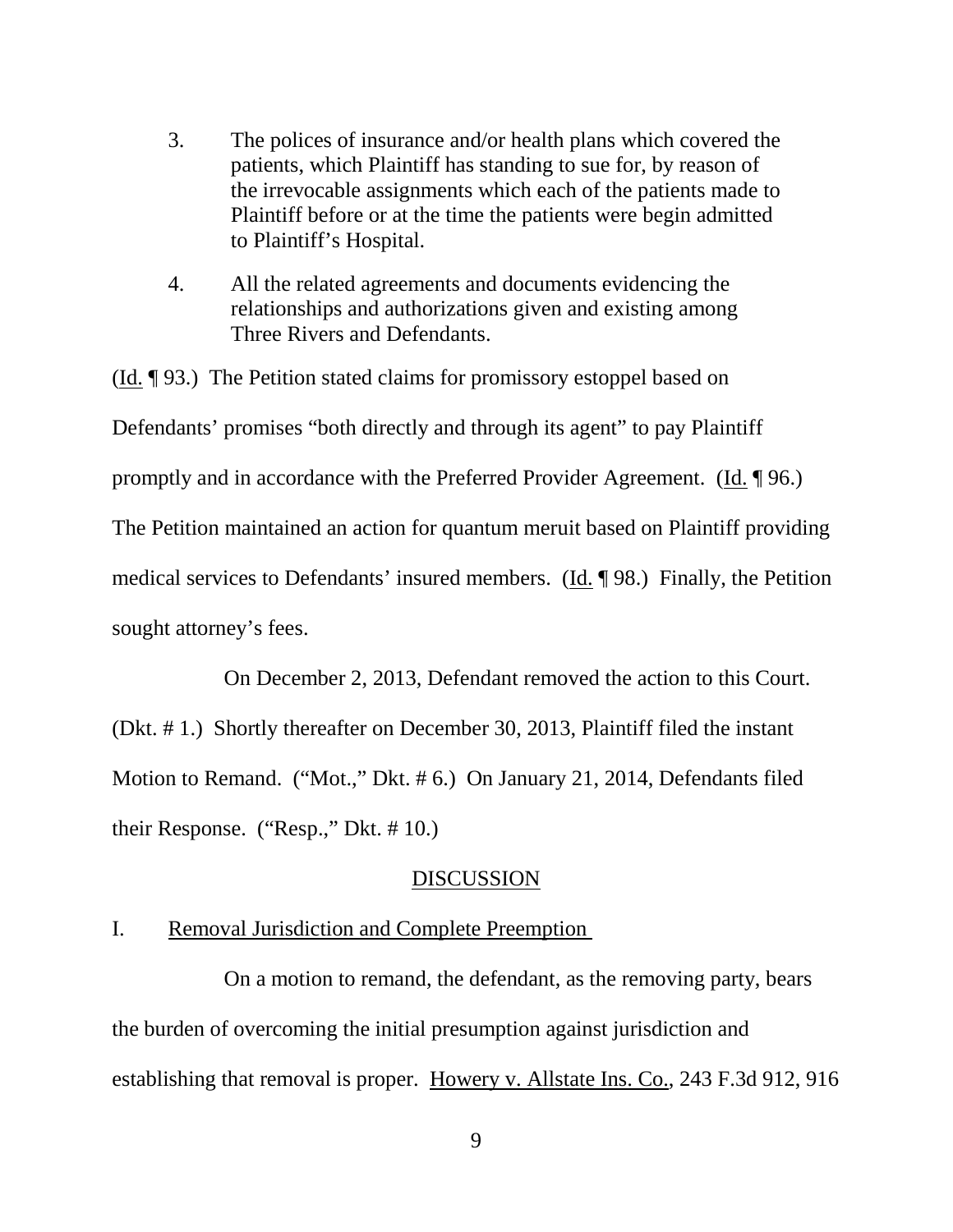(5th Cir. 2001). The removal statute, 28 U.S.C. § 1441(a), is "subject to strict construction because a defendant's use of that statute deprives a state court of a case properly before it and thereby implicates important federalism concerns." Frank v. Bear Stearns & Co., 128 F.3d 919, 922 (5th Cir. 1997). "[D]oubts regarding whether removal jurisdiction is proper should be resolved against federal jurisdiction." Acuna v. Brown & Root Inc., 200 F.3d 335, 339 (5th Cir. 2000).

A defendant may remove a civil action if a federal court would have had original jurisdiction over at least one claim. 28 U.S.C. § 1441(a); Giles v. NYLCare Health Plans, 172 F.3d 332, 337 (5th Cir. 1999); De Aguilar v. Boeing Co., 47 F.3d 1404, 1408 (5th Cir. 1995). Under the removal statute, 28 U.S.C. § 1441(a), "any civil action brought in a State court of which the district courts of the United States have original jurisdiction, may be removed by the defendant" to federal court. 28 U.S.C. § 1441(a). One category of cases of which district courts have original jurisdiction is "federal question" cases—that is, cases "arising under the Constitution, laws, or treaties of the United States." 28 U.S.C. § 1331.

Determining whether a particular case "arises under federal law" turns upon the "well-pleaded complaint" rule. Franchise Tax Bd. of Cal. v. Constr. Laborers Vacation Trust for S. Cal., 463 U.S. 1, 9–10 (1983). This rule provides that "federal jurisdiction exists only when a federal question is presented on the face of the plaintiff's properly pleaded complaint." Caterpillar Inc. v. Williams,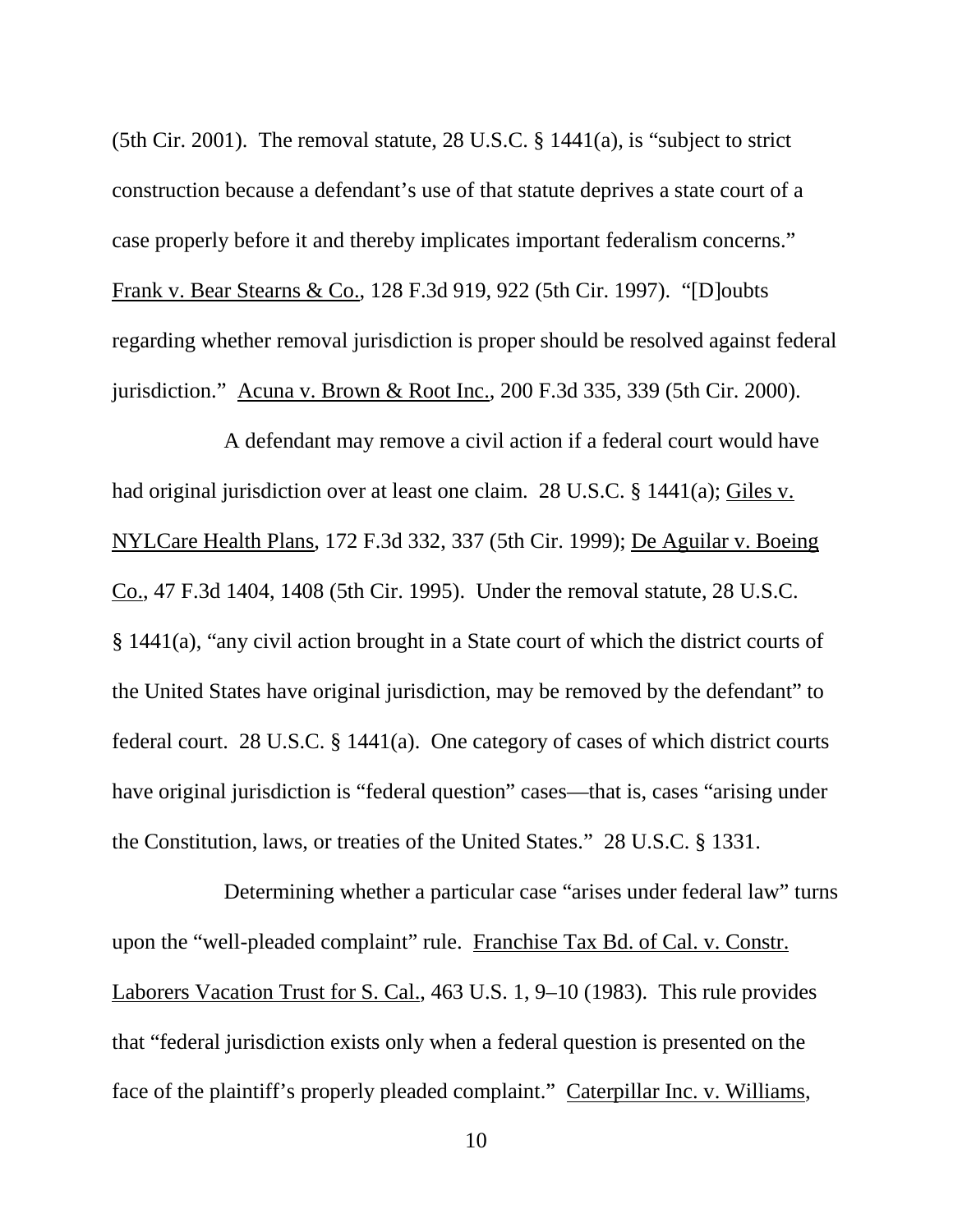482 U.S. 386, 392 (1987). In other words, "[t]he rule makes the plaintiff the master of the claim; he or she may avoid federal jurisdiction by exclusive reliance on state law." Id. The existence of a federal defense normally is insufficient to create a case "arising under federal law." Louisville & Nashville R. Co. v. Mottley, 211 U.S. 149, 154 (1908).

However, there is an exception to the "well-pleaded complaint" rule: complete preemption. See Metropolitan Life Ins. Co. v. Taylor, 481 U.S. 58, 64– 65 (1987). "[I]f a federal cause of action completely pre-empts a state cause of action[,] any complaint that comes within the scope of the federal cause of action necessarily 'arises under' federal law." Franchise Tax Bd., 463 U.S. at 24. "Removal is proper even for state-law causes of action under the complete preemption theory because "[w]hen the federal statute completely pre-empts the state-law cause of action, a claim which comes within the scope of that cause of action, even if pleaded in terms of state law, is in reality based on federal law." Beneficial Nat. Bank v. Anderson, 539 U.S. 1, 8 (2003).

In enacting the Employee Retirement Income Security Act of 1974 ("ERISA"), Congress created a comprehensive civil-enforcement scheme for employee welfare benefit plans that completely preempts any state-law cause of action that "duplicates, supplements, or supplants" an ERISA remedy. Aetna Health Inc. v. Davila, 542 U.S. 200, 209 (2004). Complete preemption under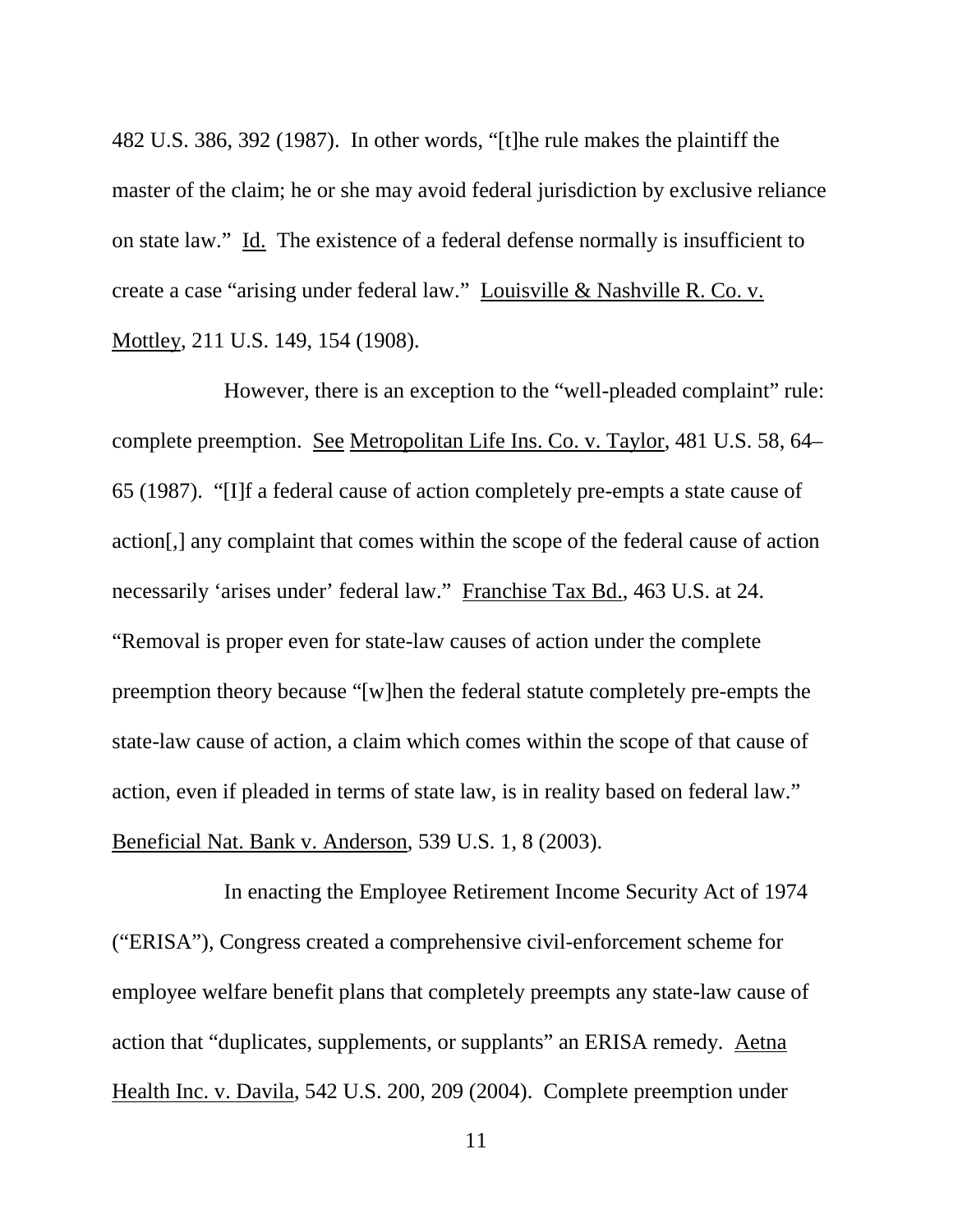ERISA derives from ERISA's civil-enforcement provision, § 502(a), which has such "extraordinary" preemptive power that it "converts an ordinary state common law complaint into one stating a federal claim for purposes of the well-pleaded complaint rule." Metropolitan Life, 481 U.S. at 65–66. Consequently, any "cause[ ] of action within the scope of the civil enforcement provisions of  $\S 502(a)$  [is] removable to federal court." Id. at 66.

The Supreme Court's discussion of complete preemption under ERISA's § 502 in Davila is instructive. There, the Court stressed that the "purpose of ERISA is to provide a uniform regulatory regime over employee benefit plans," because "Congress enacted ERISA to 'protect . . . the interests of participants in employee benefit plans and their beneficiaries' by setting out substantive regulatory requirements for employee benefit plans and to 'provid[e] for appropriate remedies, sanctions, and ready access to the Federal courts.'" Davila, 542 U.S. at 208 (quoting 29 U.S.C. § 1001(b)).

The Court reminded that "ERISA's 'comprehensive legislative scheme' includes 'an integrated system of procedures for enforcement.'" Id. (quoting Mass. Mut. Life Ins. Co. v. Russell, 473 U.S. 134, 147 (1985)). The primary enforcement procedure under § 502(a) is "a distinctive feature of ERISA" and is "essential to accomplish Congress' purpose of creating a comprehensive statute for the regulation of employee benefit plans." Id. Without this section, "the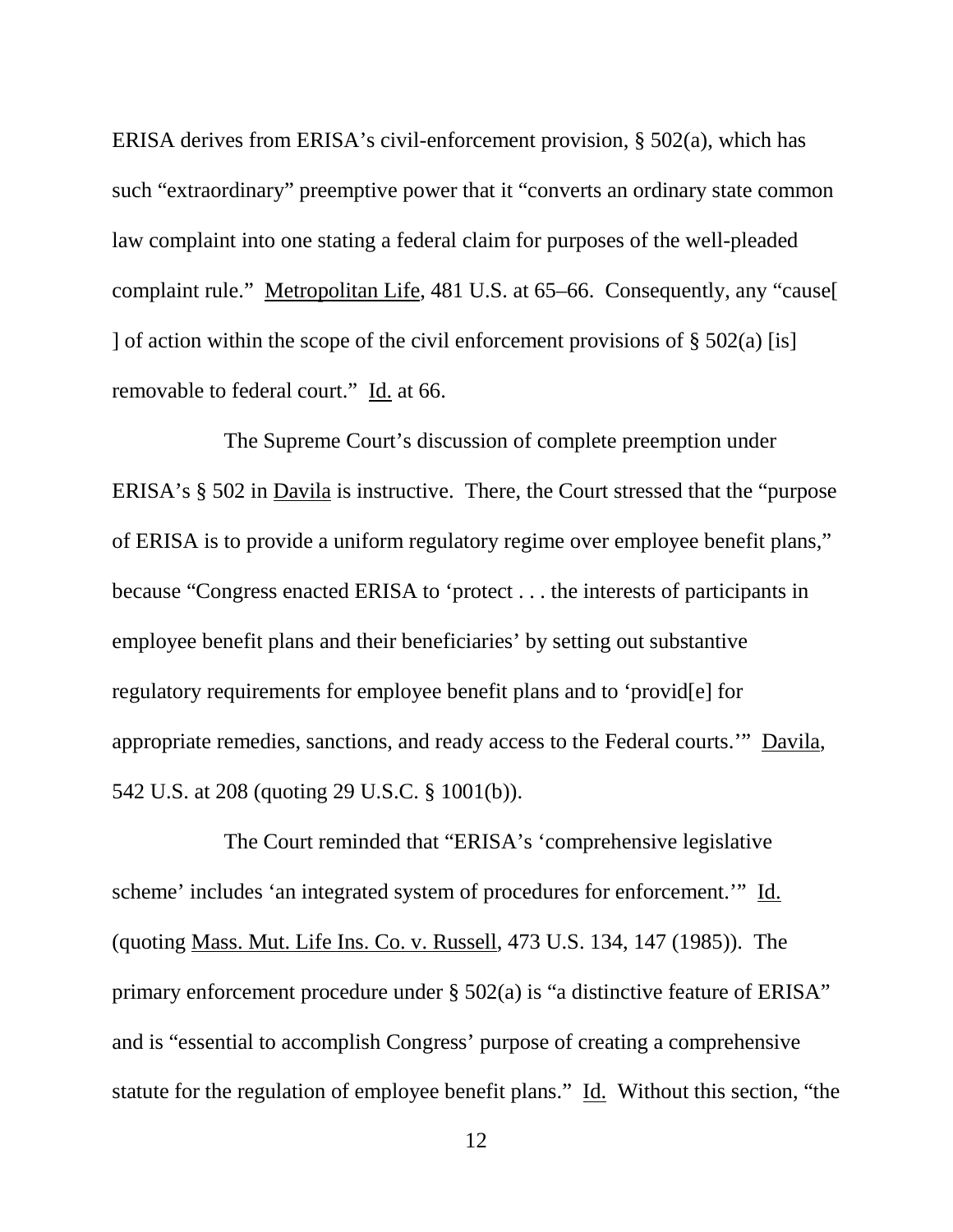federal scheme would be completely undermined if ERISA-plan participants and beneficiaries were free to obtain remedies under state law that Congress rejected in ERISA." Id. (quoting Pilot Life Ins. Co. v. Dedeaux, 481 U.S. 41, 54 (1987)).

Therefore, the Court concluded, "any state-law cause of action that duplicates, supplements, or supplants" the ERISA civil enforcement remedy in § 502(a) necessarily "conflicts with the clear congressional intent to make the ERISA remedy exclusive and is therefore pre-empted." Id. at 209. If the state-law cause of action is preempted by ERISA's § 502(a), the action is thereby removable to federal court because that state-law claim is effectively transformed into a new federal claim. Id.; see also Westfall v. Bevan, 3:08-CV-0996-D, 2009 WL 111577, at \*3 (N.D. Tex. Jan. 15, 2009) ("Because they are recast as federal claims, statelaw claims that are completely preempted provide a basis for removal." (internal quotation marks and citations omitted)).

The Court then set forth the following inquiry to determine whether a state-law claim is completely preempted under § 502(a):

[I]f an individual brings suit complaining of a denial of coverage for medical care, where the individual is entitled to such coverage only because of the terms of an ERISA-regulated employee benefit plan, and where no legal duty (state or federal) independent of ERISA or the plan terms is violated, then the suit falls within the scope of ERISA  $\S$  502(a)(1)(B). In other words, if an individual, at some point in time, could have brought his claim under ERISA  $\S$  502(a)(1)(B), and where there is no other independent legal duty that is implicated by a defendant's actions, then the individual's cause of action is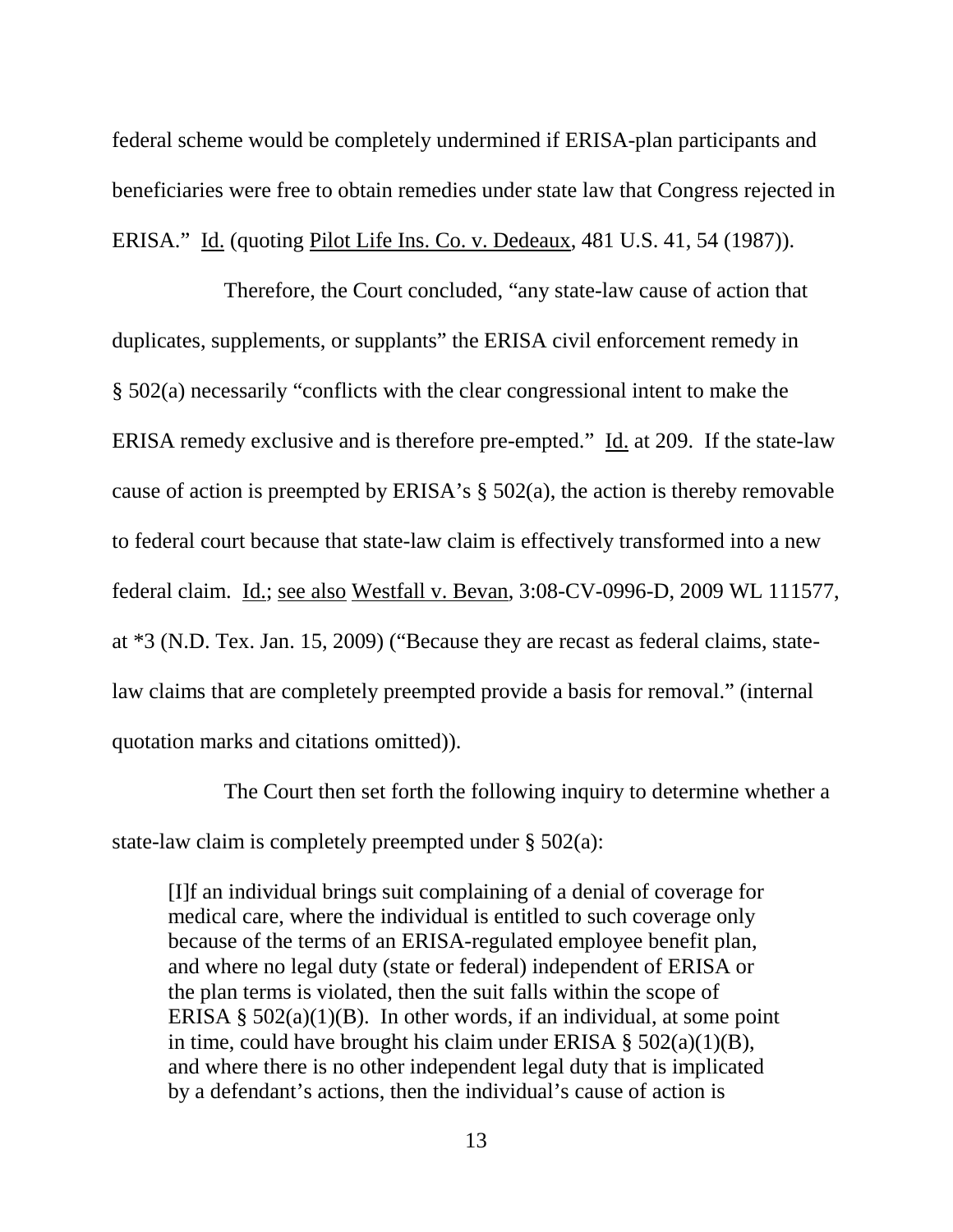completely pre-empted by ERISA  $\S$  502(a)(1)(B). Id. at 210.

The Davila test thus involves two inquiries for complete preemption under ERISA: (A) whether the plaintiff could have brought its claim under § 502(a); and (B) whether no other legal duty supports the plaintiff's claim.

### A. Could Plaintiff have brought its claims under § 502(a)?

### 1. Are the plans ERISA-employee-welfare-benefit plans?

To determine whether Plaintiff could have brought its claims under § 502(a), the plans at issue for the four patients must be ERISA-employee-welfarebenefit plans. "[W]hen there is no genuine dispute regarding ERISA's applicability, courts need not perform an in-depth analysis . . . , but can recognize that ERISA applies to the relevant plan." Meyers v. Tex. Health Res., 3:09-CV-1402-D, 2009 WL 3756323, at \*3 (N.D. Tex. Nov. 9, 2009). Defendants advance—and Plaintiff does not dispute—that the relevant employee-benefit plans at issue are regulated by ERISA. (See Resp., Ex. B-1 at 1, G-1 at 4.) Given Plaintiff's lack of objection, the Court concludes that the relevant plans are ERISA-employee-welfare-benefit plans.

#### 2. Does Plaintiff have standing?

Next, Plaintiff could only have "brought its claim under  $\S 502(a)$ " if it had standing to assert such a claim under § 502(a). Plaintiff argues that it is not a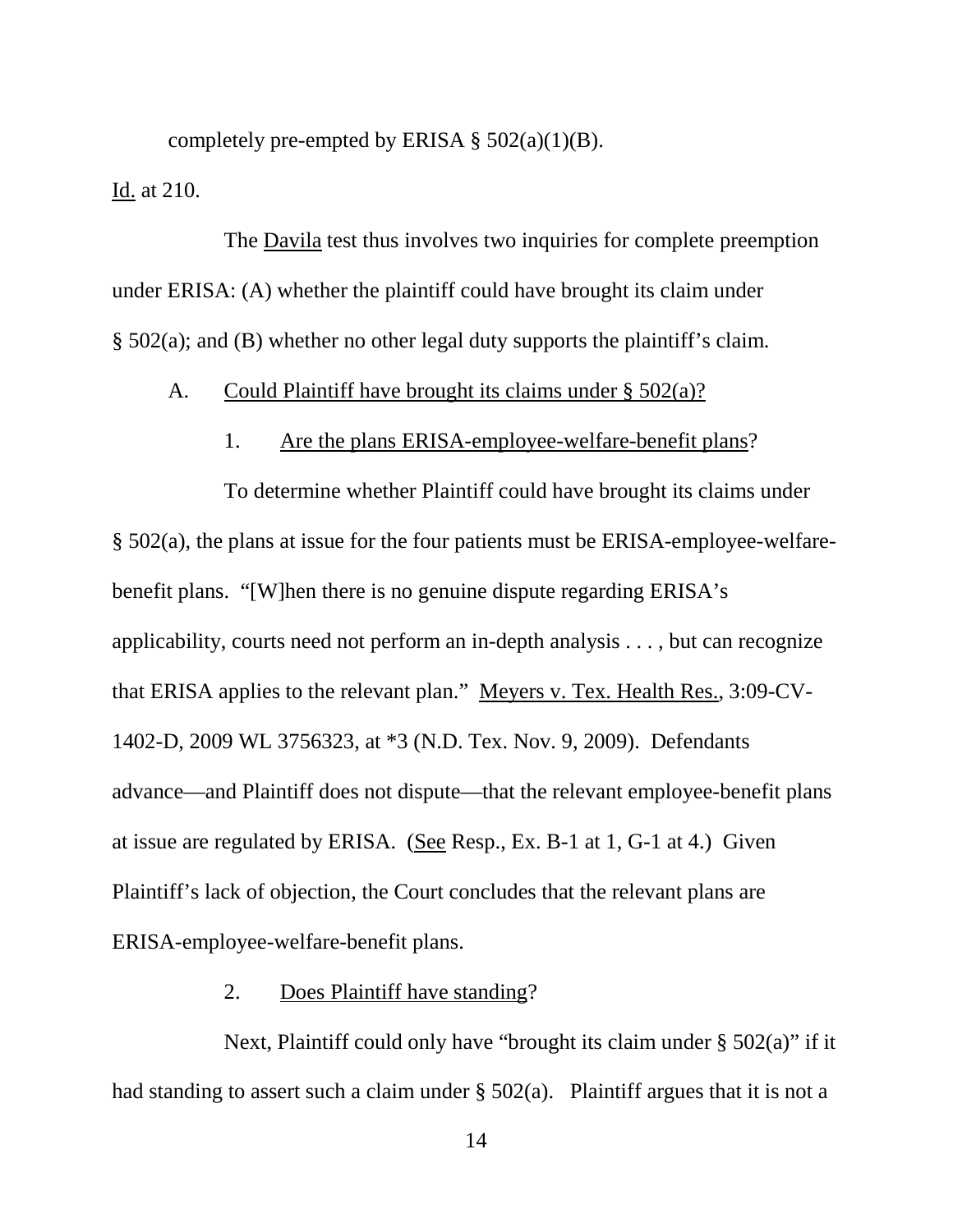"participant, beneficiary, or fiduciary" of an ERISA plan, and therefore could not bring its claims under § 502(a). (Mot. at 4, 6.) Plaintiff is correct that "a healthcare provider lacks independent standing to sue under  $\S$  502(a)(1)(B)" because "[b]y its terms, standing under ERISA is limited to participants and beneficiaries." Spring E.R., LLC v. Aetna Life Ins. Co., No. H-09-2001, 2010 WL 598748, at  $*2$  (S.D. Tex. Feb. 17, 2010).<sup>2</sup>

In Marin General Hospital v. Modesto & Empire Traction Co., the Ninth Circuit held that a plaintiff-hospital lacked standing because it could not have brought its state-law claims under § 502(a). 581 F.3d 941, 947–48 (9th Cir. 2009). The hospital lacked standing because the hospital's state-law claims did not complain about the denial of coverage promised under the patient's ERISA plans, which § 502(a) seeks to recover. Rather, the court clarified, the hospital's complaint only relied on California state law to allege breach of an implied

# $2^2$  A "participant" includes

1

any employee or former employee of an employer, or any member or former member of an employee organization, who is or may become eligible to receive a benefit of any type from an employee benefit plan which covers employees of such employer or members of such organization, or whose beneficiaries may be eligible to receive any such benefit.

<sup>29</sup> U.S.C. § 1002(7). A "beneficiary is 'a person designated by a participant, or by the terms of an employee benefit plan, who is or may become entitled to a benefit thereunder." Id.  $\S$  1002(8).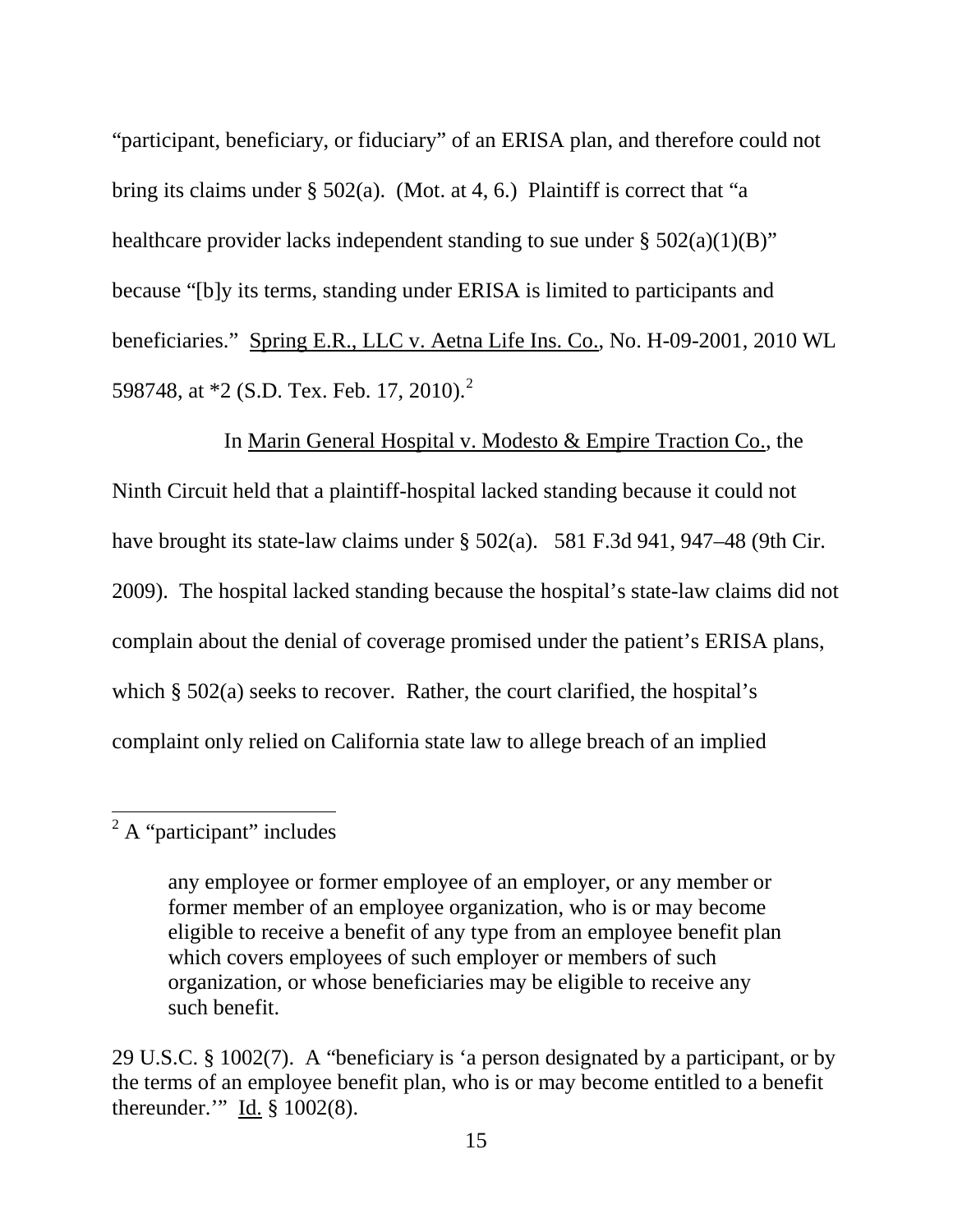contract, breach of an oral contract, negligent misrepresentation, quantum meruit, and estoppel—each claim arising out of a telephone conversation wherein the defendant insurance company allegedly promised to pay ninety percent of the patient's hospital charges. Id. at 947. The court summarized,

The Hospital does not contend that it is owed this additional amount because it is owed under the patient's ERISA plan. Quite the opposite. . . .The Hospital is contending that this additional amount is owed based on its alleged oral contract with MBAMD.

[T]he Hospital is not suing defendants based on any assignment from the patient of his rights under his ERISA plan pursuant to  $\S$  502(a)(1)(B); rather, it is suing in its own right pursuant to an independent obligation.

Id. at 947–48.

Conversely, a healthcare provider wishing to challenge an insurance company's coverage (i.e., challenging an ERISA benefits determination) has derivative standing if a participant or beneficiary has assigned to it the right of the participant or beneficiary to benefits under the plan. Quality Infusion Care Inc. v. Humana Health Plan of Tex, Inc., 290 F. App'x 671, 679 (5th Cir. 2008) (concluding that the plaintiffs could have brought their Texas state law claim under § 502(a) because "[i]t is well established that a healthcare provider, though not a statutorily designated ERISA beneficiary, may obtain standing to sue derivatively to enforce an ERISA plan beneficiary's claim"); accord Ambulatory Infusion Therapy Specialists, Inc. v. Aetna Life Ins. Co., Civil Action No. H-05-4389, 2006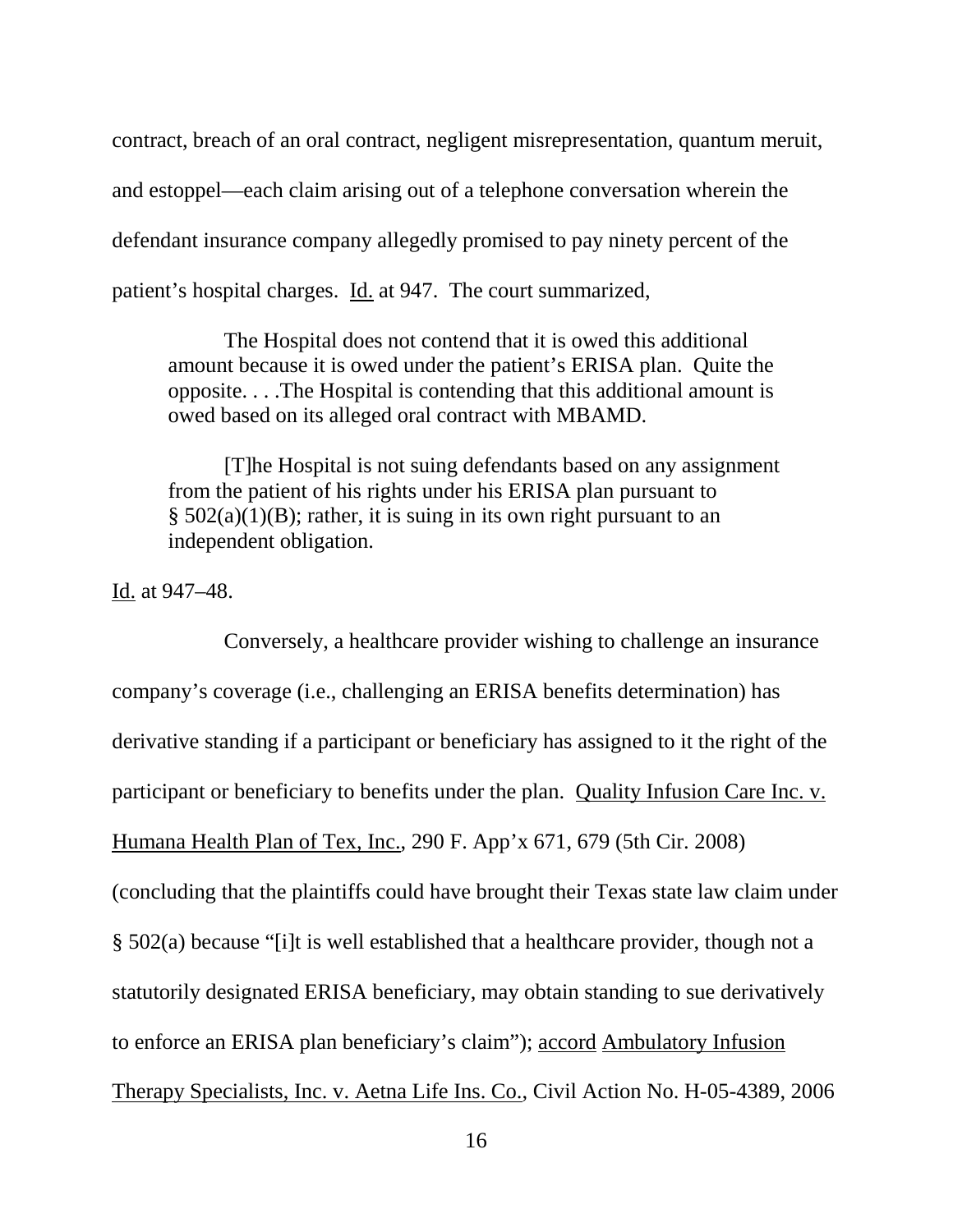WL 1663752, at  $*7$  (S.D. Tex. June 13, 2006) ("[A] health care provider has standing to sue under § 502(a) as an assignee of a participant or beneficiary in order to claim plan benefits." (citing Hermann Hosp. v. MEBA Med. & Ben. Plan, 845 F.2d 1286, 1289 (5th Cir. 1999))).

In this case, neither party specifically addressed whether Plaintiff's claims are asserted on behalf of the patients to challenge Defendants' lack of coverage or if they emanated from a separate obligation.<sup>3</sup> However, the Court has independently undertaken a thorough analysis of each of Plaintiff's causes of action outlined in its state-court Petition.

Plaintiff's claims for promissory estoppel do indeed arise from an independent, alleged oral contract between Plaintiff's Hospital through its Verification Clerk and Defendants' agent, wherein the agent pre-authorized services for each of the four patients. (See Pet. ¶¶ 25–26 (Patient #1), 43–44 (Patient #2), 56–57 (Patient #3), 68–69 (Patient #4), 95–96 (Promissory Estoppel)). Under Marin, Plaintiff is unable to bring these claims under § 502(a) because the claims do not seek additional compensation based on the patient's ERISA plan. Plaintiff's promissory estoppel claims do not arise in the capacity as an assignee of an ERISA plan participant or beneficiary under § 502(a). Rather, Plaintiff's claims

-

<sup>&</sup>lt;sup>3</sup> Neither party referenced any of the specific claims in Plaintiff's Petition; instead, both parties only generally referred to Plaintiff's claims.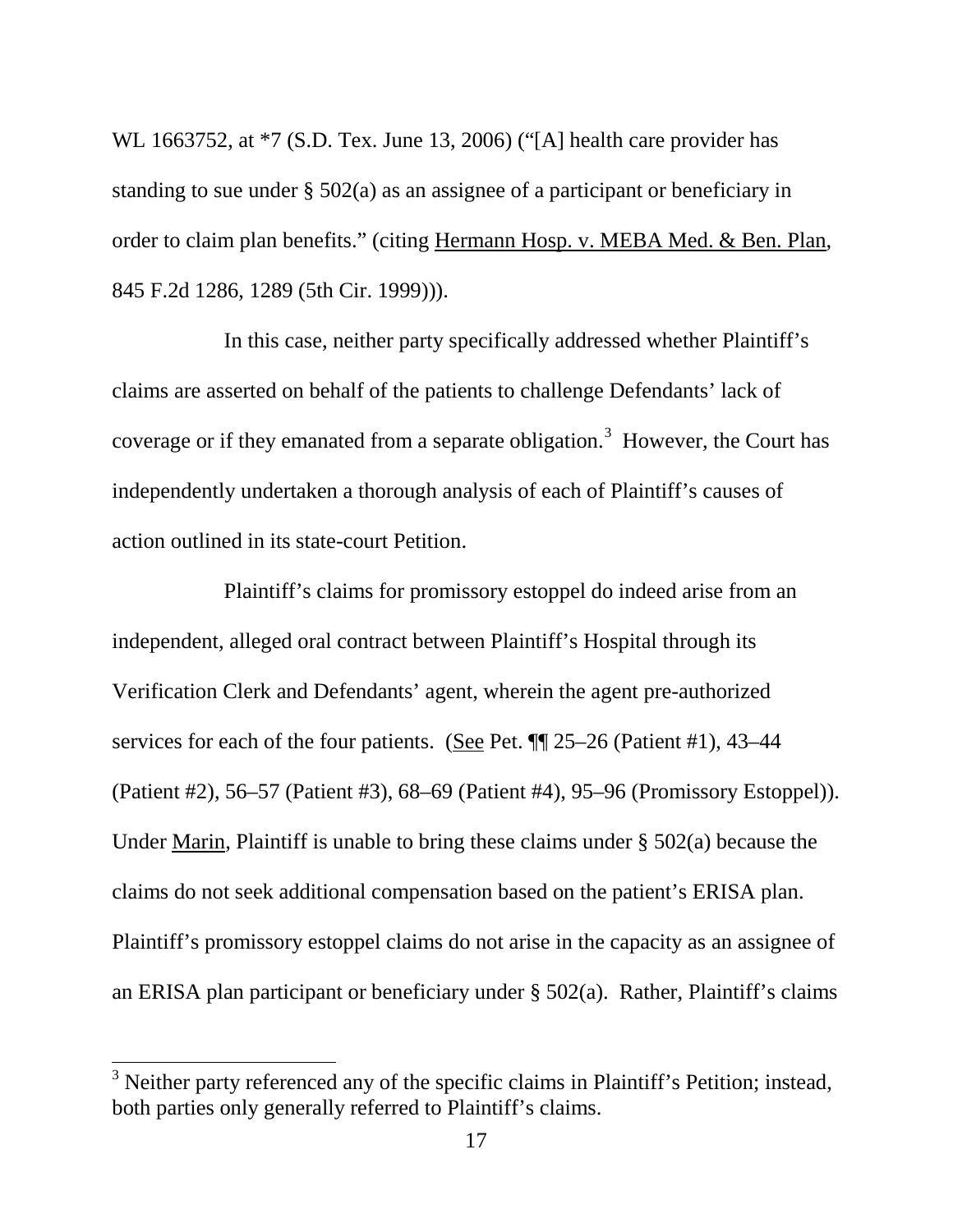stem from an alleged oral contract between Plaintiff's Hospital through its Verification Clerk and Defendants' agent. See Marin, 581 F.3d at 948 (holding that because "the asserted obligation to make the additional payment stems from the alleged oral contract between the Hospital and MBAMD," "the obligation to pay this additional money does not stem from the ERISA plan, and the Hospital is therefore not suing as the assignee of an ERISA plan participant"); see also Conn. State Dental Ass'n v. Anthem Health Plans, Inc., 591 F.3d 1337, 1347 (11th Cir. 2009) ("[A] healthcare provider's claims of negligent misrepresentation and estoppel based on a plan's oral misrepresentations are not ERISA claims because they do not arise from the plan or its terms.").

However, one of Plaintiff's breach-of-contract claims does attempt to enforce the terms of an ERISA Plan pursuant to its assignee-status. First, as noted above, Plaintiff's Petition sets forth that it required each of the four patients to sign irrevocable assignments of their interests in their respective ERISA benefits. (See Pet. ¶¶ 23, 41, 54, 66; see also id. ¶ 23 n.3.) Thus, the four patients' assignments conferred derivative standing on Plaintiff to sue on their behalf to enforce their ERISA benefits. See Tango Transp. v. Healthcare Fin. Servs. LLC, 322 F.3d 888, 891 (5th Cir. 2003) (recognizing derivative standing which "permits suits in the context of ERISA-governed employee welfare benefit plans"). Second, the Petition asserts breach-of-contract actions based on the patients' ERISA rights: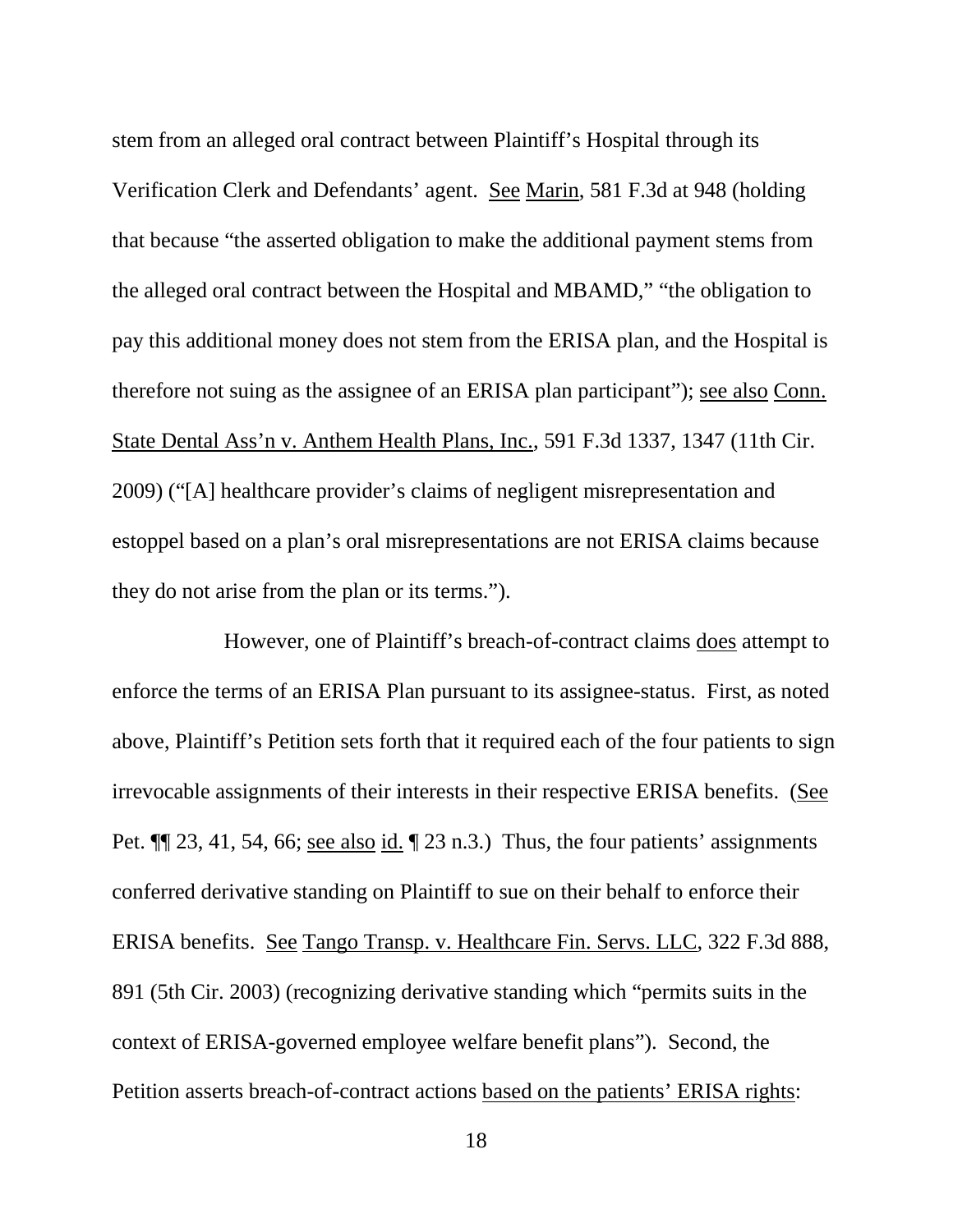Defendants Humana Health Plan of Texas, Inc. and/or Humana Insurance Company unjustifiably failed to pay the contracted rates/agreed upon rates in a timely manner in violation of the above cited provisions of the Texas Prompt Payment Statute (i.e., which are set forth in the Texas Insurance Code) and in material breach of:

- The Preferred Provider Agreement between the Hospital and Three Rivers Provider Network, Inc.;
- $\triangleright$  The Subscriber Services Agreement(s) among Humana Health Plan of Texas, Inc., Humana Insurance Company, and Three Rivers Provider Network, Inc. (i.e., under which the Hospital was a third party beneficiary)
- $\triangleright$  The policies of insurance and/or health plans which covered the patients made to the Hospital before or at the time the patients were being admitted to the Hospital; and
- $\triangleright$  All the related agreements and documents evidencing the relationships and authorizations given and existing among the PPO (i.e., Three Rivers Provider Network, Inc.) and Defendants Humana Health Plan of Texas, Inc., Humana Insurance Company (as Clients of Three Rivers Provider Network, Inc.)

 $(\underline{Id.} \P 92$  (emphases added).) The Petition then repeats:

The above described conduct of Humana Health Plan of Texas, Inc. and Humana Insurance Company constitutes material breaches of:

- The Preferred Provider Agreement between the Hospital and Three Rivers Provider Network, Inc.;
- $\triangleright$  The Subscriber Services Agreement(s) among Humana Health Plan of Texas, Inc., Humana Insurance Company, and Three Rivers Provider Network, Inc. (i.e., under which the Hospital was a third party beneficiary)
- $\triangleright$  The policies of insurance and/or health plans which covered the patients made to the Hospital before or at the time the patients were being admitted to the Hospital; and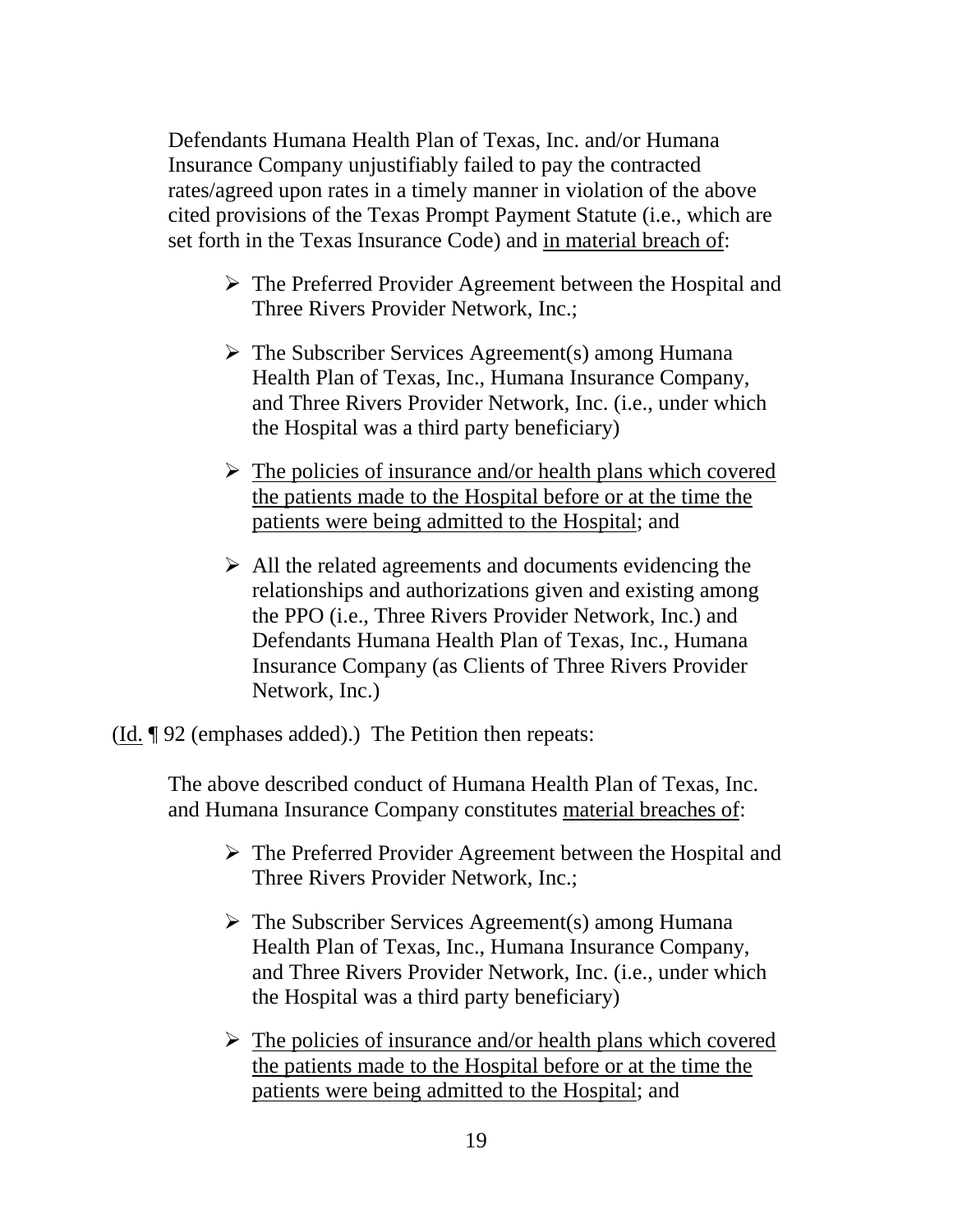$\triangleright$  All the related agreements and documents evidencing the relationships and authorizations given and existing among the PPO (i.e., Three Rivers Provider Network, Inc.) and Defendants Humana Health Plan of Texas, Inc., Humana Insurance Company (as Clients of Three Rivers Provider Network, Inc.)

(Id. ¶ 93 (emphases added).) As the Petition clearly outlines, Plaintiff is using its assignee-status to assert breach-of-contract claims on behalf of the patients to enforce the patients' benefits under their ERISA health plans. Therefore, Plaintiff could have brought these breach-of-contract claims under § 502(a). See Conn. State Dental Ass'n, 591 F.3d at 1347 ("Claims for [ERISA plan] benefits by healthcare providers pursuant to an assignment are thus within the scope of  $§ 502(a)$ .").

Consequently, the first prong of the Davila test is satisfied because the plans at issue are ERISA-regulated plans and at least some of Plaintiff's claims could have been brought under § 502(a).

B. Is there an independent legal duty?

The second question in the Davila test examines whether Defendants' actions implicate a legal duty which is entirely independent of ERISA. Somewhat similar to the standing inquiry discussed above, this question asks whether a plaintiff is in fact suing under obligations created by the ERISA plan itself, or under obligations independent of the plan and the plan member. See Lone Star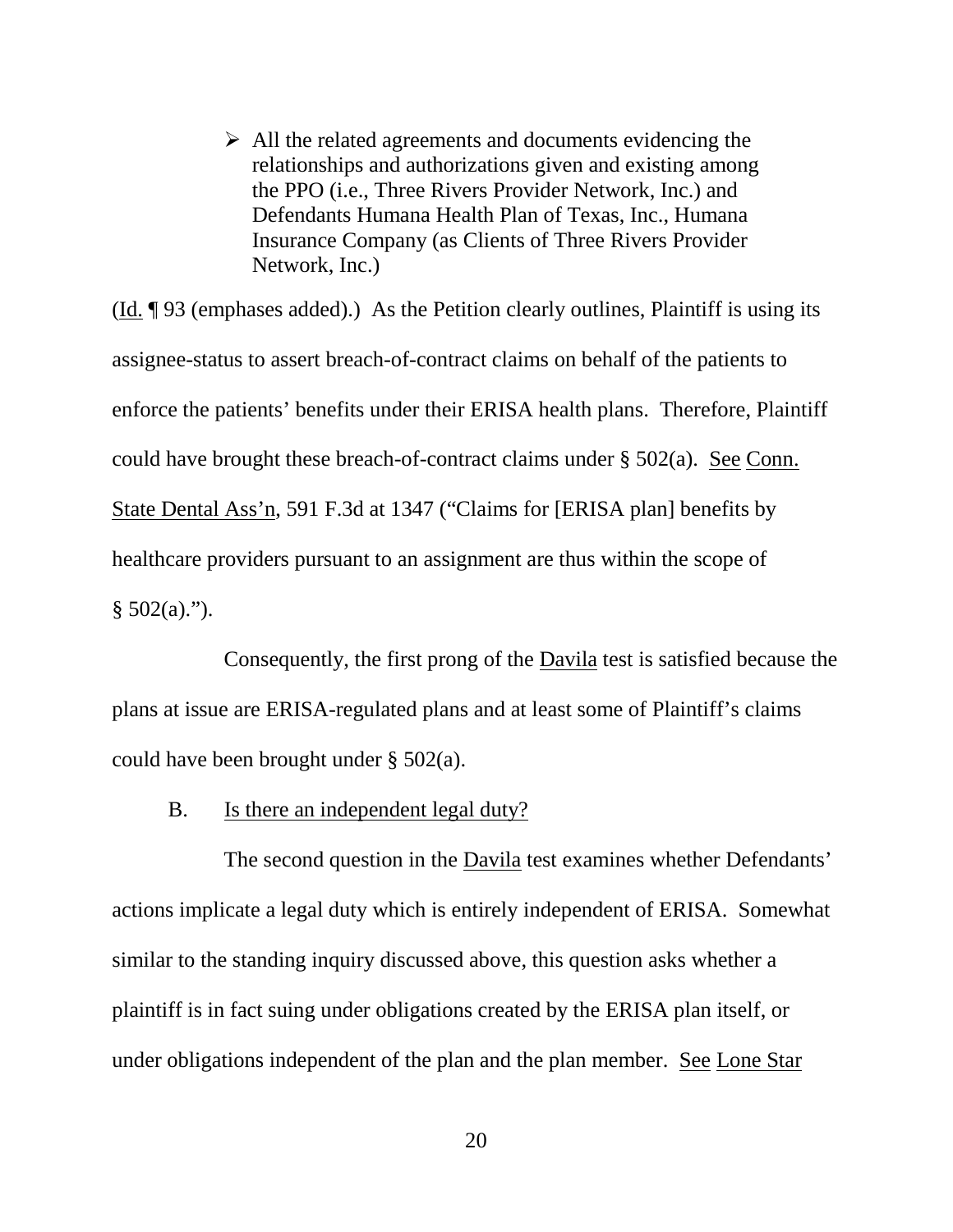OB/GYN Associates v. Aetna Health Inc., 579 F.3d 525, 529 n.3 (5th Cir. 2009) (holding that the overarching "crucial question" for a complete preemption analysis "is whether [a plaintiff is] in fact seeking benefits under the terms of the plan, or rights that derive from the independent basis of the contract").

In effect, the standing analysis above answers this question. While Plaintiff does assert claims based on the Preferred Provider Agreement and Subscriber Services Agreement, thereby raising independent legal duties, its claims stray from the boundaries of the Agreements into ERISA territory by asserting breach-of-contract actions for violations of the patients' ERISA benefits. (See Pet. ¶¶ 92–93 (alleging material breaches of "[t]he policies of insurance and/or the health plans which covered the patients").) As a result, portions of their claims "arise solely under ERISA or ERISA plans and not from any independent legal duty." Conn. State Dental Ass'n, 591 F.3d at 1353.

Nevertheless, the Court writes separately to address Plaintiff's arguments that—irrespective of paragraphs 92 and 93 of its Petition—its claims are exclusively based on a separate legal duty arising from the Agreements. Plaintiff asserts that its state-law claims exclusively rely on an independent legal duty "arising out of a contract between the parties and independent from obligations under any ERISA plan." (Mot. at 7.) Relying on the Fifth Circuit's Lone Star decision, Plaintiff contends that because it is challenging the "amount" or "rate of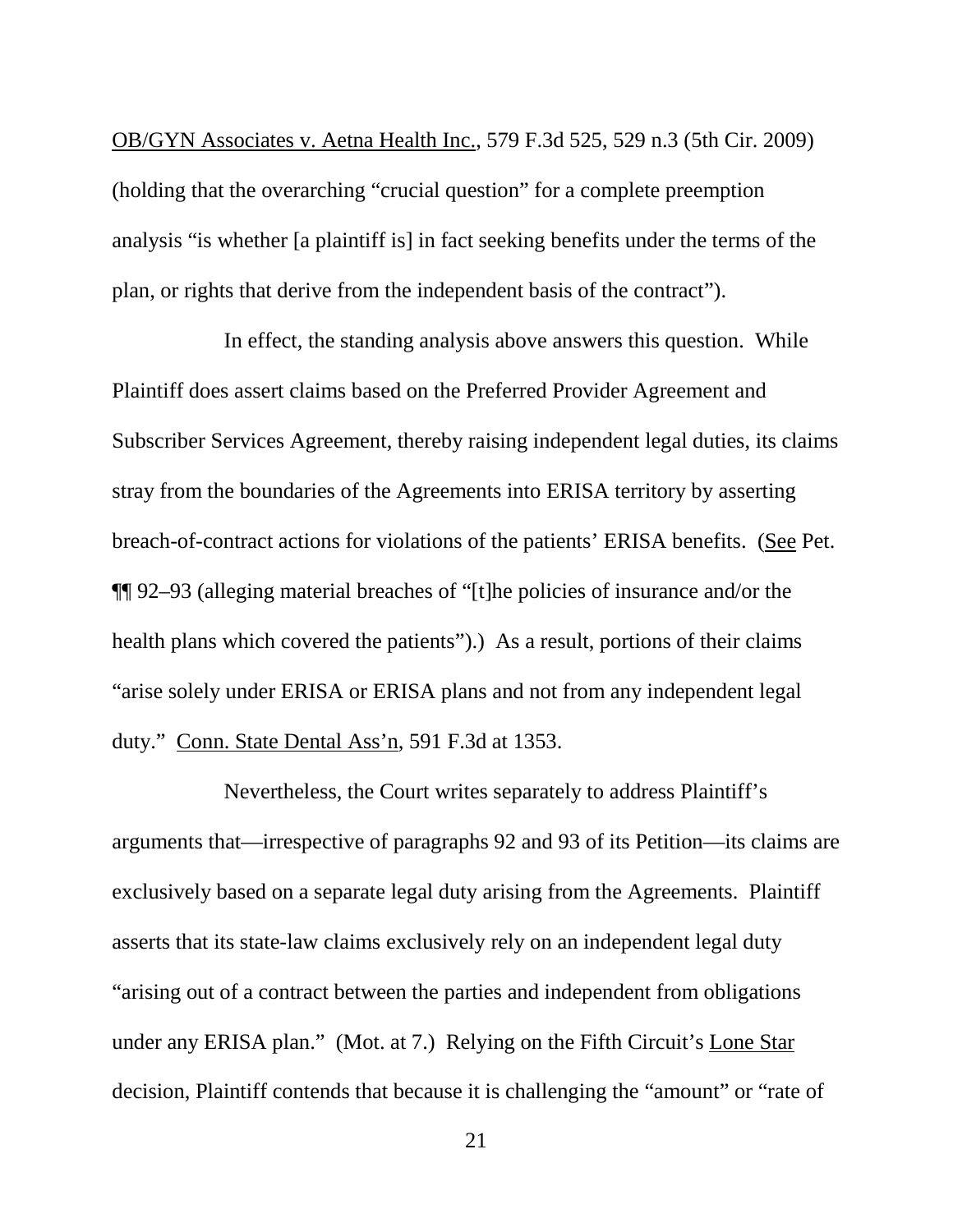payment" Defendants paid (or failed to pay) pursuant to the Preferred Provider Agreement and Subscriber Services Agreement, its suit is predicated on an independent legal duty. (Id.) Defendants counter that "Plaintiff's state law claims for alleged underpayments are really disguised claims which implicate coverage determinations." (Resp. at 3.) Also relying on Lone Star, Defendants argue that "where the [plaintiff] provider's claim puts a coverage determination into issue, ERISA is implicated" and thus Plaintiff's claims are preempted. (Id. at 10.) Defendants are correct.

Lone Star held that when a plaintiff's state-law claims assert causes of action for violations of an independent provider agreement, the claims do not fall within the purview of § 502(a)'s enforcement provision and are therefore not preempted. 579 F.3d at 530. There, Lone Star OB/GYN had entered into a contract ("Provider Agreement") with Aetna Healthcare to become a "Participating Provider" for individuals enrolled in Aetna-administered insurance plans, thereby entitling Lone Star to inclusion in physician directories that Aetna sends to its members. Id. at 528. Lone Star later sued Aetna in Texas state court under the Texas Prompt Pay Act ("TPPA"), alleging that Aetna had not paid Lone Star's payment claims at the rates set out in the Provider Agreement and within the time period required by the TPPA. Id. Aetna removed the case to federal court on the basis that Lone Star's state-law claims were completely preempted by ERISA. Id.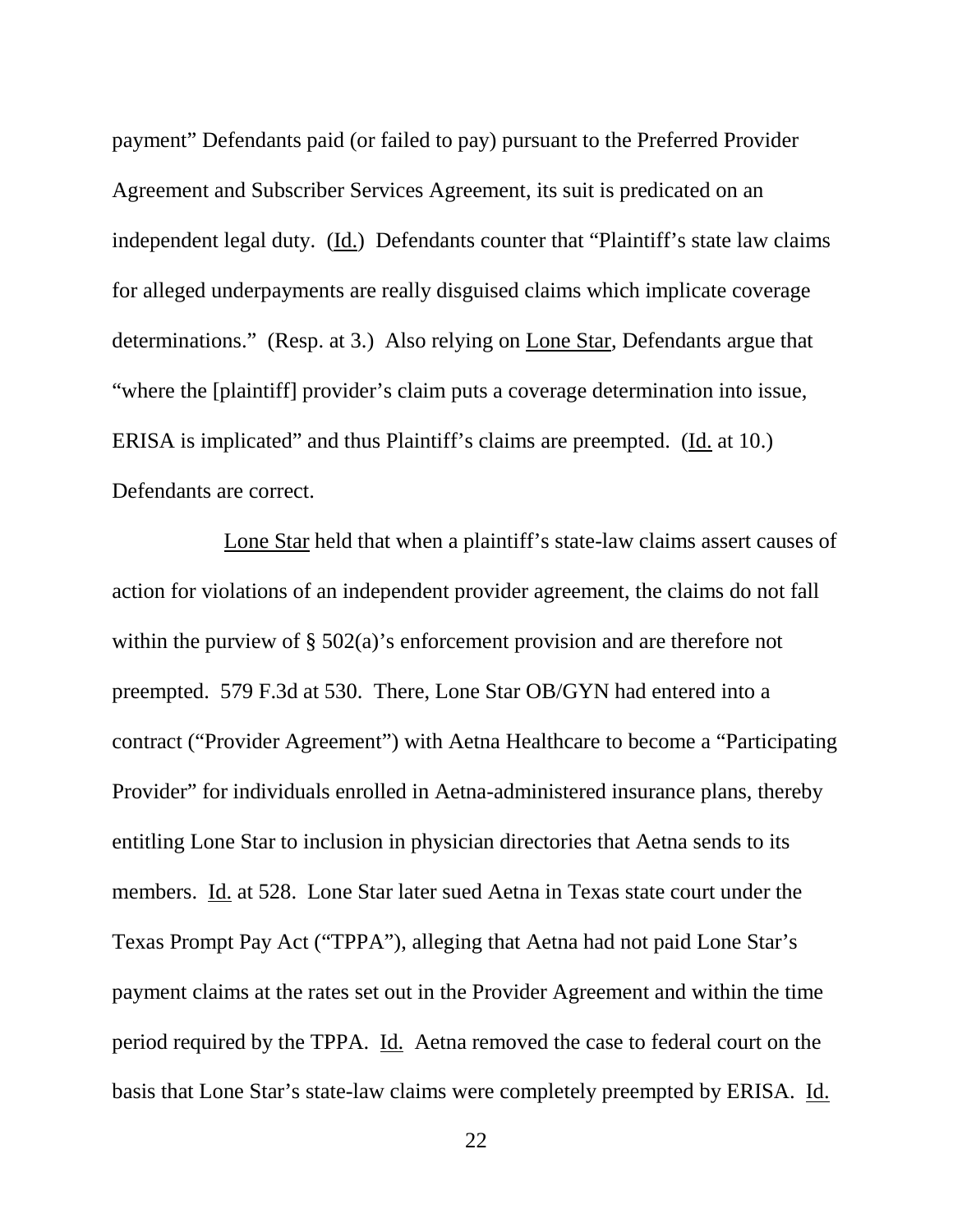In district court, Lone Star filed a motion to remand the action back to state court. Id. In opposition to Lone Star's motion, Aetna argued that the payment claims were preempted by ERISA because coverage was denied. Id. Lone Star then sought leave to amend its pleading to remove the claims that Aetna denied coverage. Id. All payment claims that Aetna had partially paid remained. Id. The district court then granted Lone Star's motion for leave to amend its complaint and remanded the action to state court. Id.

On appeal, Aetna argued that Lone Star's state-law claims for partial payment sought to recover benefits due to Lone Star under the terms of their patients' Member Plans and were thus preempted by ERISA. Id. at 529. Lone Star responded by arguing that their state-law claims arose solely from the Provider Agreement, as Aetna failed to pay the correct contractual rate for services rendered to patients who were members of Aetna plans. Id. To resolve Aetna's and Lone Star's arguments, the court turned to Davila's second prong and determined that the ERISA preemption question is based on "whether the Provider Agreement create[d] a legal duty 'independent' of the ERISA plan—in this case, a duty to pay a specific contractual rate for services rendered under the ERISA plan." Id. at 530.

The court distinguished between "right of payment" claims, which are preempted by ERISA, and "rate of payment" claims, which are not preempted. Id. at 530–31. A claim is a "right of payment" claim, and thus preempted by ERISA,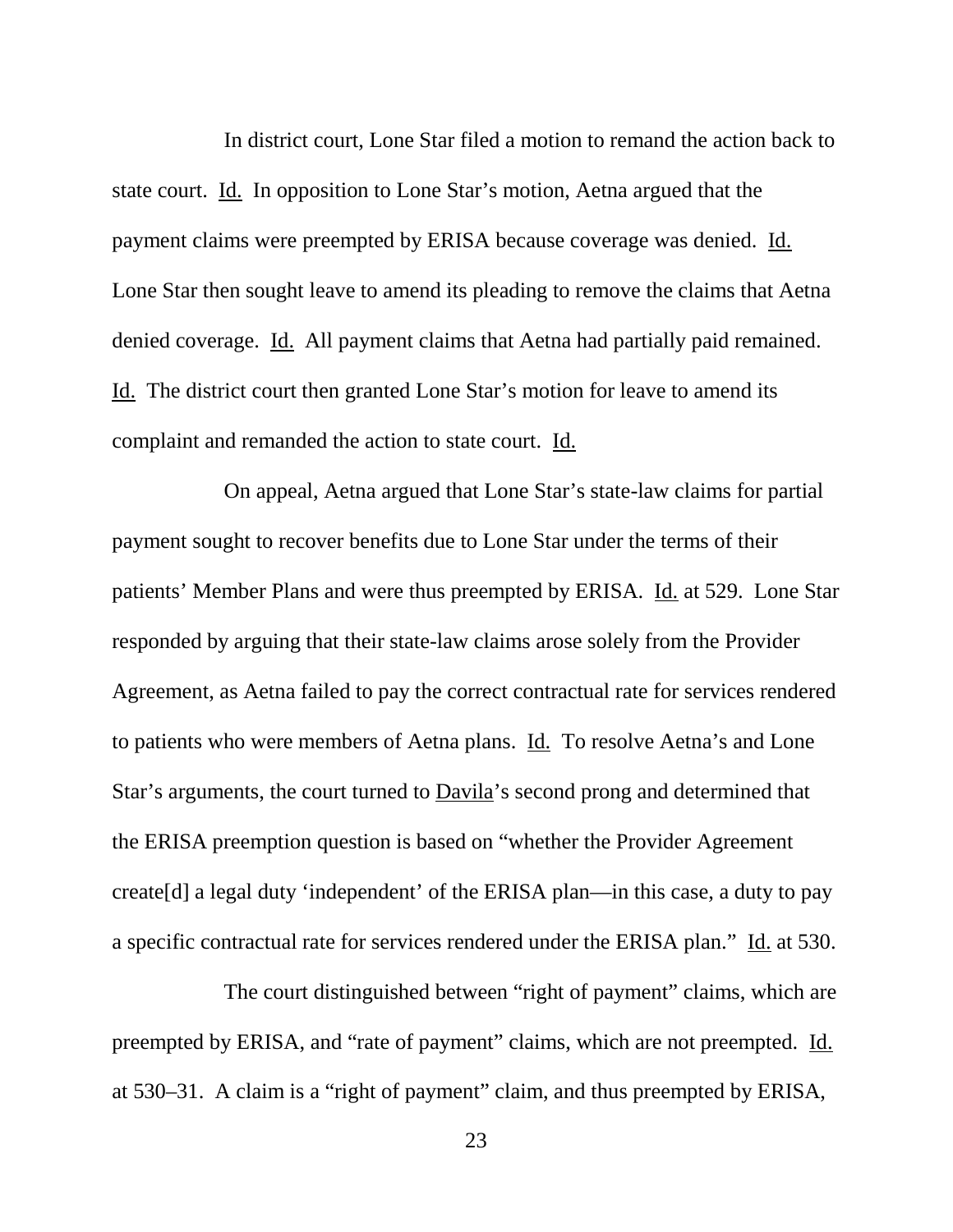if it entails the determination of whether a particular medical service is covered under a benefit plan. Id. at 530; see also Keith L. Markey, M.D., P.A. v. Aetna Health Inc., SA-11-CA-1075-XR, 2012 WL 695662, at \*3 (W.D. Tex. Feb. 29, 2012) (holding that a "right of payment" claim warranting federal question jurisdiction "turn[s] on whether at least one of [the] plaintiff's claims involves a coverage determination"). A claim is a "rate of payment" claim, on the other hand, when "a medical service is determined to be covered and the only remaining issue is the proper contractual rate of payment." Lone Star, 579 F.3d at  $532.^4$  The court concluded that if Lone Star's claims implicated the rate of payment as set out in the Provider Agreement, as opposed to a right to payment as set out in the ERISA plan, then remand to state court is appropriate because the claims are not preempted by ERISA. Id. at 531 (citing Blue Cross v. Anesthesia Care Assocs. Med. Group, Inc., 187 F.3d 1045, 1051 (9th Cir. 1999)).

However, the court ultimately remanded the action to the district court because the record did not reveal "whether the disputed payment claims were

 $4$  A partially paid claim does not necessarily constitute a "rate of payment" claim. Id. at 533. Rather, a court must look to the claim's constituent medical procedures to determine the nature of a claim. If the claim consists of a single medical procedure, then partial payment may indeed suggest an error in the contractual rate of payment and, as a result, the claim would not be preempted by ERISA. Id. However, if the partially paid claim "encapsulates multiple procedures only some of which were covered, and partial payment thus resulted from a denial of benefits under the plan, the claim may be preempted." Id.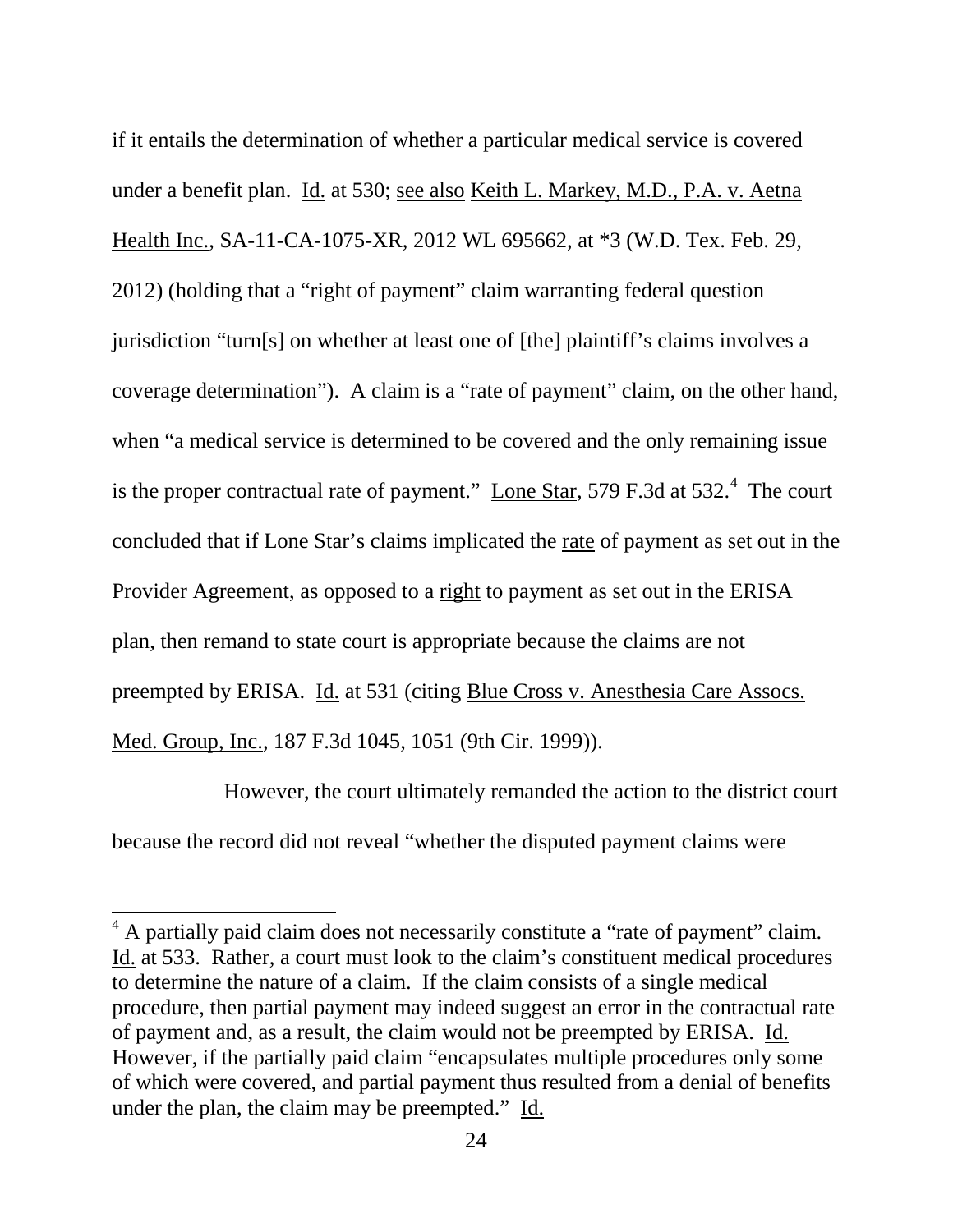partially paid because Aetna denied the service for lack of coverage under the plan, or because Aetna misinterpreted the Provider Agreement or made a mistake in referring to the proper fee schedule," the former requiring ERISA preemption and the latter two warranting remand to state court. Id. at 532.

Seizing upon Lone Star's "rate of payment" versus "right of payment" distinction, Plaintiff now contends that it has only asserted state-law claims arising out of breaches of the parties' Preferred Provider Agreement and Subscriber Services Agreement, which raises an independent legal duty, because it is challenging the "amount" paid by Defendants. (Mot. at 7.) In other words, Plaintiff argues that its breach-of-contract claims only implicate a "rate of payment" dispute. (Id.) According to Plaintiff, "[t]here is no need to resort to any of the alleged ERISA plans identified by Defendants to resolve this dispute" because "[t]here is no dispute that each of the patients was fully covered under the PPO agreement." (Id.)

However, Plaintiff's arguments that only the "amount" or "rate of payment" is at the heart of their dispute overlooks its claim for alleged underpayment for Patient #2 and misunderstands Lone Star's classification of claims that fall within ERISA preemption. To illustrate, in its state-court Petition, Plaintiff sought a "past due balance still owed on the claim" for services rendered to Patient #2. (Pet. at 16; see also id. ¶ 52 ("[T]he Hospital seeks the recovery of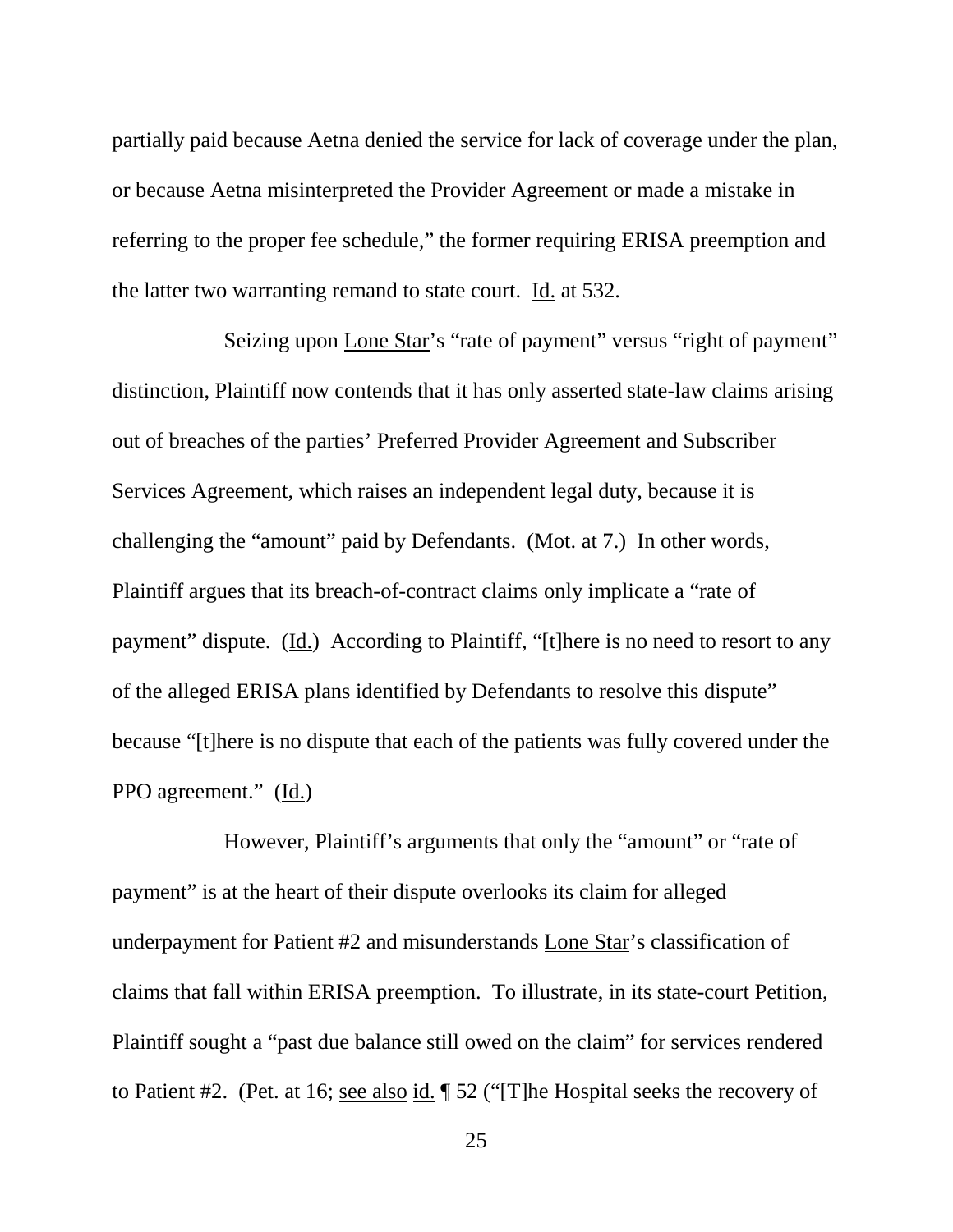all monies still owed on the claim for treating Patient #2 . . . .").) Defendants denied paying the full amount of the claim for Plaintiff's services to Patient #2 because "the charge billed by Plaintiff as an out-of-network provider exceeded the Maximum Allowable Fee ('MAF') under Patient #2's [ERISA] Plan [with Defendants]." (Resp. at 10.) According to Defendants, "Patient #2's Plan states that '[b]enefits are payable only if services are considered to be a covered expense . . . . [t]he benefit payable for covered expenses will not exceed the maximum allowable fee(s)."" (Id. (quoting Dkt. # 10, Ex. G at 156)) Defendants claim that "Plaintiff's claim for health plan benefits relating to Patient #2 does not merely implicate the rate of payment owed under an alleged Provider Agreement; instead, whether the Humana Defendants breached an alleged contract with Plaintiff (or Patient #2) depends entirely on whether the charges Plaintiff seeks were covered under [Patient #2's] [ERISA] El Centro Del Barrio Plan." (Id. at 11.)<sup>5</sup> As such, Plaintiff's claim for the past-due balance on behalf of Patient #2 is

 $\overline{a}$ 

 $<sup>5</sup>$  At any rate, it is curious that Plaintiff alleges only the "rate of payment" is at</sup> issue in its claim for Patient #2. Unlike in Lone Star, where the rates of payment specified in the provider agreement allowed for three different options, the agreements in the instant case, namely the Preferred Provider Agreement (signed by Plaintiff and Three Rivers) and the Subscriber Services Agreement (entered into by Defendants and Three Rivers), straightforwardly indicate that Defendants are entitled to only a twenty percent discount on Plaintiff's usual charge for covered services and therefore must pay eighty percent of Plaintiff's claim. (Pet.  $\P$  19– 20.) The fact that Plaintiff submitted a claim on behalf of Patient #2 for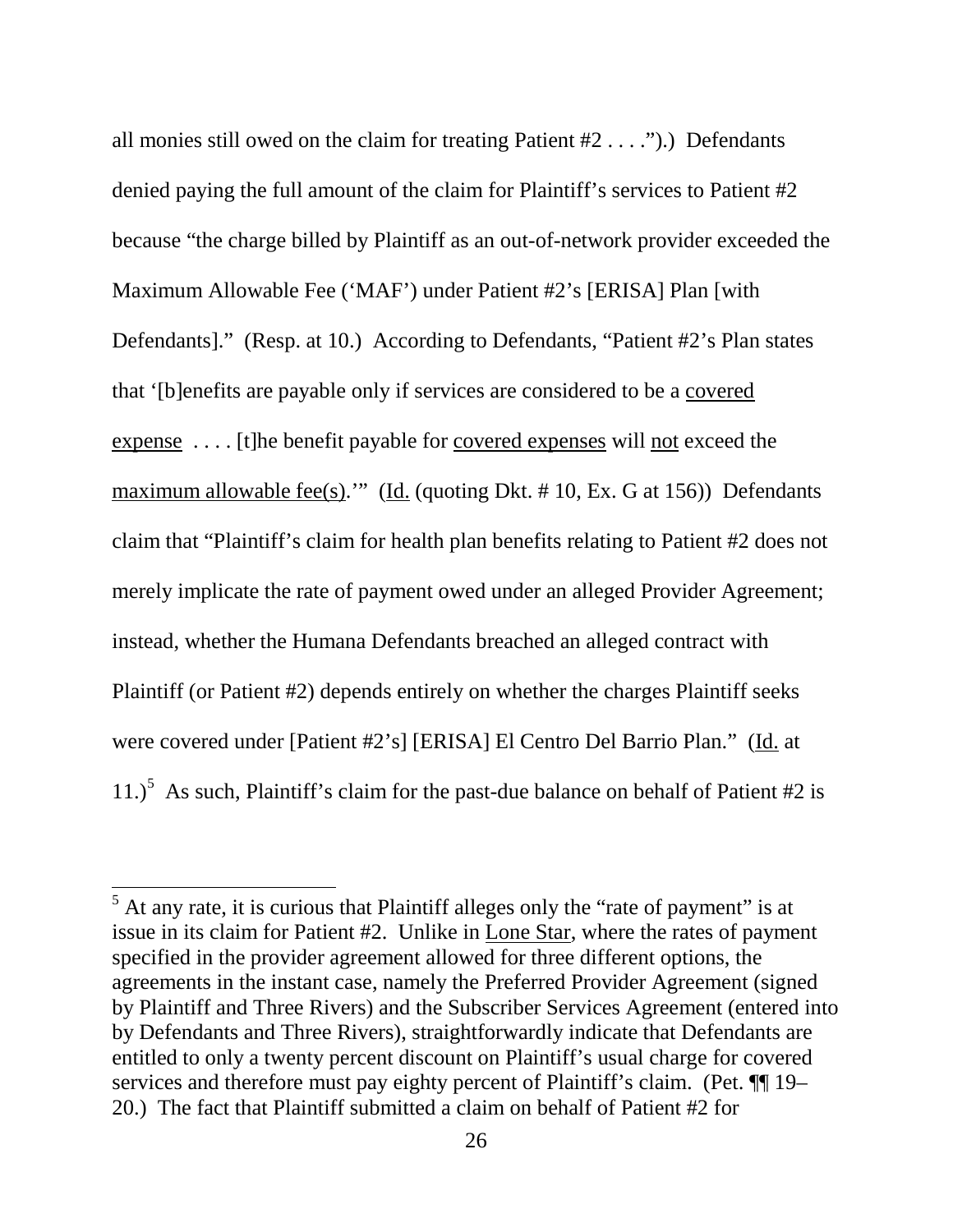not solely predicated on the rate of payment; it implicates whether there was a right of payment based on Patient #2's ERISA plan.

Contrary to Plaintiff's reading of Lone Star, the Fifth Circuit made clear that while claims for underpayment pursuant to a provider agreement are not preempted, those claims that "implicate coverage determinations under the terms of the relevant plan" are preempted by ERISA. Lone Star, 579 F.3d at 532; see also id. at 531 ("Aetna is correct that any determination of benefits under the terms of a plan—i.e., what is 'medically necessary' or a 'Covered Service'—does fall within ERISA . . . ."). Because Plaintiff's claim for Patient #2 involves an uncovered expense under Patient #2's Plan, Plaintiff's claim implicates coverage determinations under an ERISA plan and is therefore preempted by ERISA. See id. at 532 (holding that if a plaintiff's claim "implicate[s] a coverage determination under the plan," the claim raises a "federal issue under ERISA"); Ambulatory Infusion, 2006 WL 1663752, at \*8 ("Because the dispute is not 'the applicable rate of payment, . . . but rather 'whether the services themselves were . . . otherwise covered under the [ERISA] Plan,' the claim is dependent on the Plan and completely preempted by ERISA." (quoting Tenet Healthsystem Hosps., Inc. v. Crosby Tugs, Inc., No. Civ. A. 04-1632, 2005 WL 1038072, at \*3 (E.D. La. Apr.

 $\overline{a}$ 

<sup>\$395,791.26</sup> and Defendants only paid \$66,369.39 should have raised concerns that the issue did not involve a simple twenty-percent arithmetic error.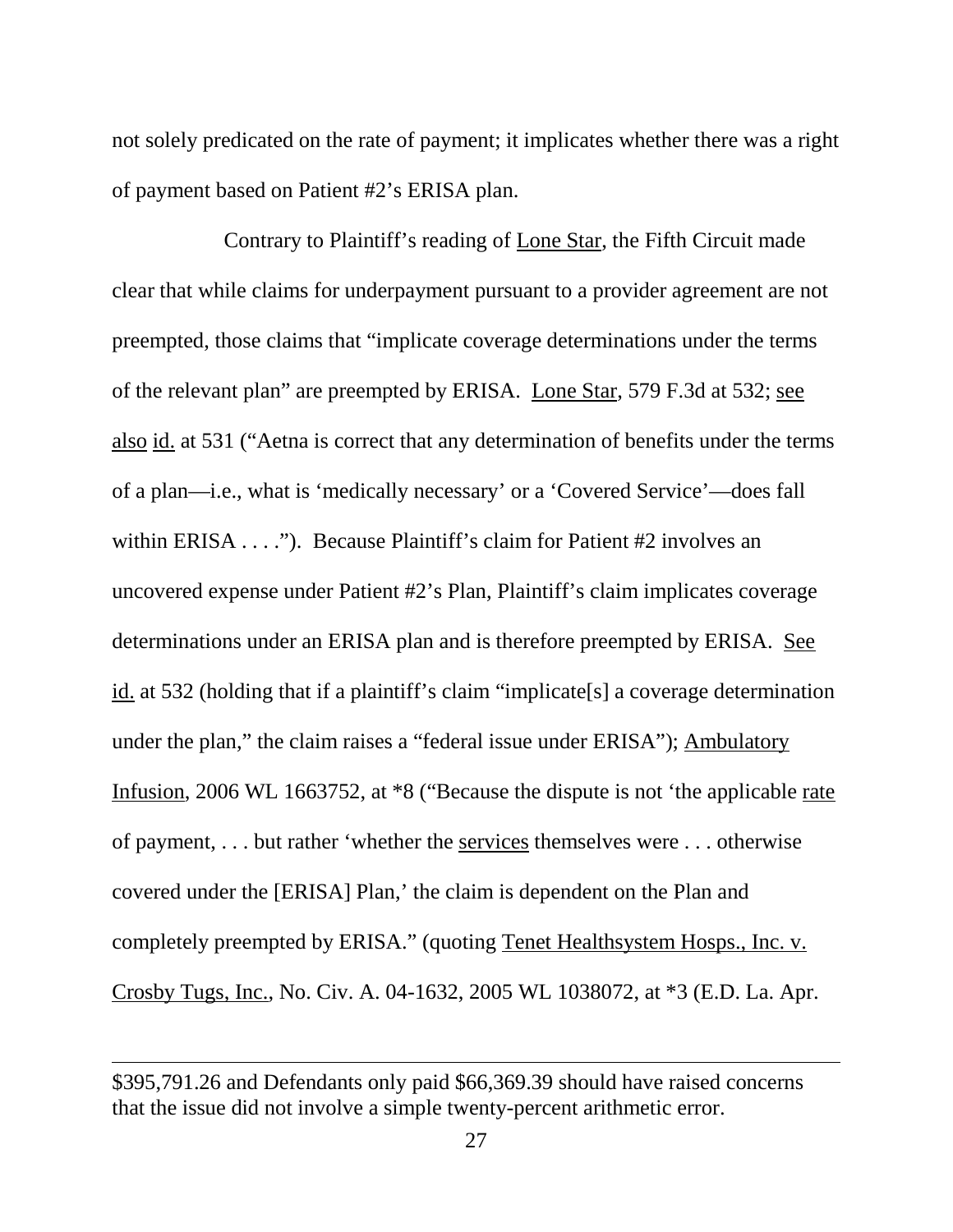27, 2005))); see also Marin, 581 F.3d at 950 (holding that when a plaintiff's statelaw claim is "based on an obligation under an ERISA plan," it is not based on an independent legal duty and is therefore preempted).

In sum, because Plaintiff "could have brought [its] claim under § 502(a)" and Plaintiff's claim for Patient #2 implicates ERISA coverage determinations, Plaintiff's action is completely preempted by § 502(a). Davila, 42 U.S. at 210. Consequently, although Plaintiff pled his claim under state law, the claim is "necessarily federal in character" and this Court has jurisdiction.

As for the remaining claims, where removal jurisdiction exists over a completely preempted claim, the district court has jurisdiction over any claims joined with the preempted claim. Giles, 172 F.3d at 337. Therefore, the Court exercises jurisdiction over Plaintiff's non-preempted state-law claims.

#### II. Timeliness

Plaintiff also argues that Defendants' removal was untimely. (Mot. at 2–3.) A defendant must remove an action within thirty days of receiving the initial pleading setting forth the claim for relief. 28 U.S.C. § 1446(b). If the case stated by the initial pleading is not removable, a defendant may remove the case within thirty days of receiving "an amended pleading, motion, order or other paper from which it may first be ascertained that the case is . . . removable." Id. To start the thirty-day time limit running, the information supporting removal must be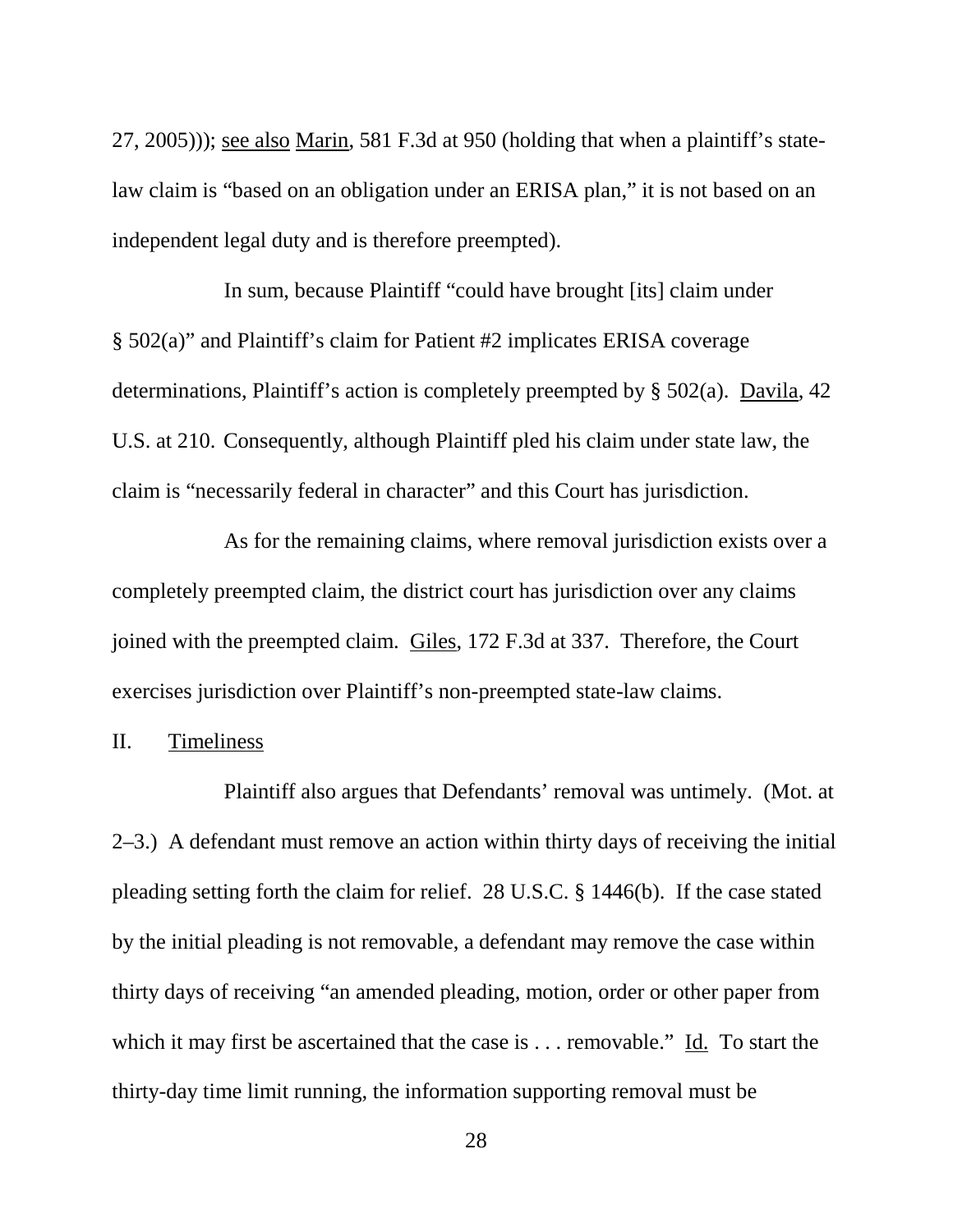"unequivocally clear and certain." Bosky v. Kroger Tex., LP, 288 F.3d 208, 211 (5th Cir. 2002).

Here, neither party necessarily disputes that Plaintiff's original Petition was not removable. Since the Petition included only a broad allegation that Defendants violated certain provisions of the Texas Insurance Code and breached the Preferred Provider Agreement and Subscriber Services Agreement, it contained no information regarding the particular claims at issue in the case. (See Resp. at 4 ("Plaintiff did not attach any claims information to its original petition, did not provide the identity of the Patients at issue, and further did not disclose that the health plan benefits it is seeking from the Humana Defendants arose from ERISA plans.").) Defendant had no way of ascertaining whether any of the individual claims were in fact preempted by ERISA. Thus, the thirty-day time limit did not begin to run on September 23, 2013 when Defendant was served with the Petition.

However, as discussed supra, a federal question did arise when Plaintiff sent Defendant the spreadsheets detailing the specific claims at issue in the case on November 1, 2013. (See "Aujla Decl.," Resp. Ex. C (stating that Plaintiff's counsel provided the names of the four patients at issue with a spreadsheet of claims information on Friday, November 1, 2013).) Since the claim details in the spreadsheets showed that at least one of the medical claims in the